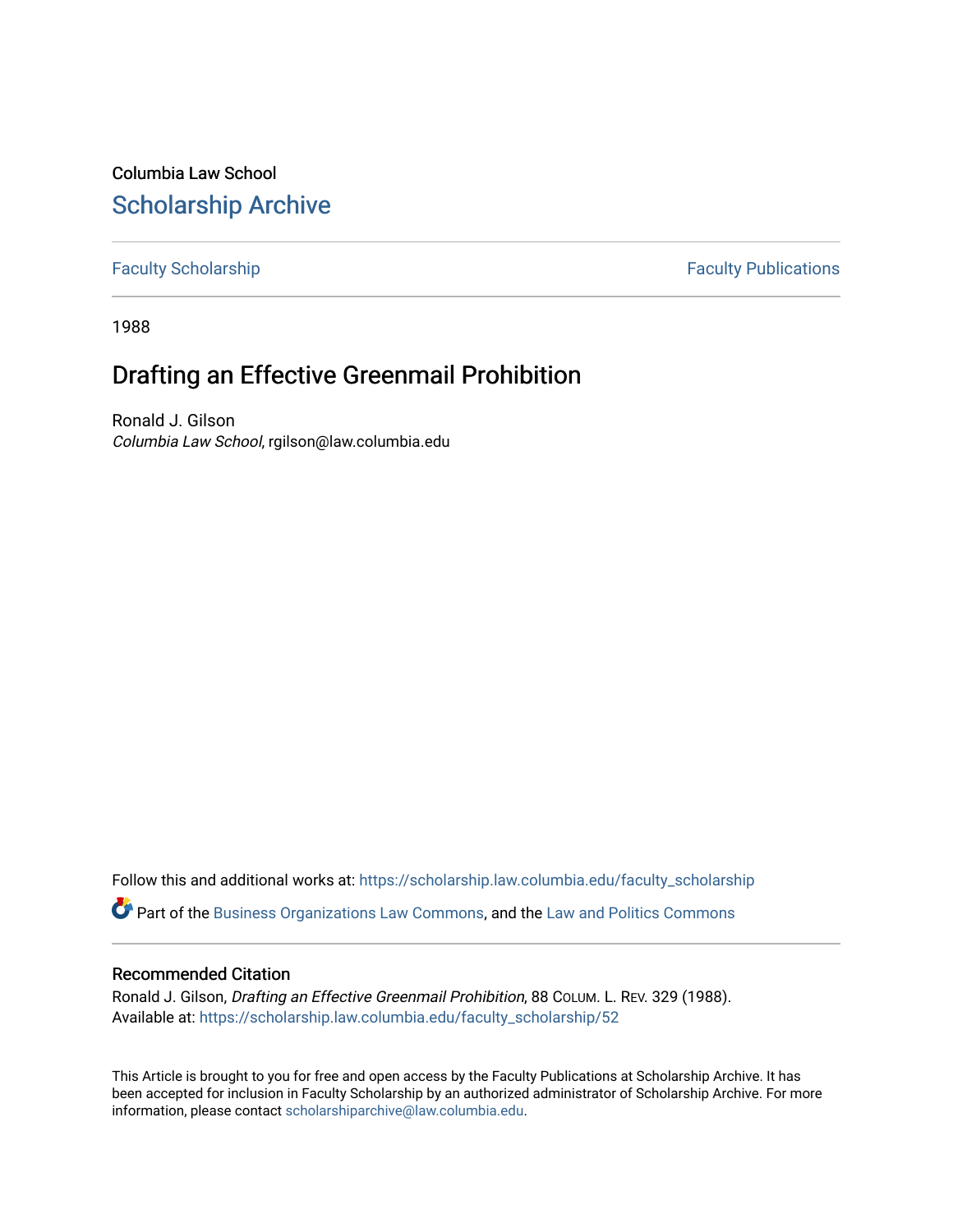# DRAFTING AN EFFECTIVE GREENMAIL PROHIBITION

## *RonaldJ. Gilson\**

Hostile tender offers have become a recurrent political issue. In recent years Congress has held seemingly endless hearings on the subject, and by now the testimony has settled into a familiar dialogue. Potential acquirers cast themselves as the embodiment of Adam Smith's invisible hand-their activities energize the market for corporate control with the desirable result of improving the efficiency of corporate management. Management of potential targets, in turn, claim the role of Albert Chandler's visible hand-efficient managers who internalize a function previously carried out by an inefficient market.<sup>1</sup> Their argument is that because the market for corporate control systematically understates companies' intrinsic values, managers must displace the market to prevent underpriced acquisitions.

Although the terms of the debate are cast in the language of efficiency, as with most serious political issues, much of the real substance is distributional. Even those who genuinely believe that hostile takeovers improve allocative efficiency will concede that some groups still suffer in the process. Their point goes no further than the claim that, after netting out the gains (to, for example, target shareholders) and the losses (to, for example, laid-off middle management and local communities), hostile takeovers still yield a positive result. A substantial amount of the conflict in Congress, as well as within and between states, is over who reaps the gains and who bears the costs of takeovers, whatever their net social impact.<sup>2</sup>

Out of this political maelstrom, one element of virtual consensus has emerged: greenmail—target management paying a potential ac-

<sup>\*</sup> Professor of Law, Stanford University. The research for this essay was supported by a bequest from the Claire and Michael Brown Estate. I am grateful to Richard Buxbaum for helpful comments on an earlier draft.

**<sup>1.</sup>** A. Chandler, The Visible Hand: The Managerial Revolution in American Business (1977).

<sup>2.</sup> This suggests that efforts by states to restrict hostile takeovers reflect the fact that, in those states, the potential injury to domestic interests from hostile takeovers through plant closings, relocation of executive offices, the loss ofjobs and the like, exceeds the potential gain to domestic shareholders and the overall positive impact on the state from improved economic efficiency resulting from an active market for corporate control. See R. Gilson, The Law and Finance of Corporate Acquisitions 1059-60 (1986); Romano, The Political Economy of Takeover Statutes, 73 Va. L. Rev. 111, 138-41 (1987). Then-Professor Lehn and Professor Jones provide some empirical support for this thesis. Their study shows that the location of target firms' headquarters was highly correlated with a Senator's introduction of federal antitakeover legislation. K. Lehn & J. Jones, The Legislative Politics of Hostile Corporate Takeovers 22 (Mar. 19, 1987) (paper presented at a Conference in Political Economy and Business, Washington University, St. Louis, Mo.)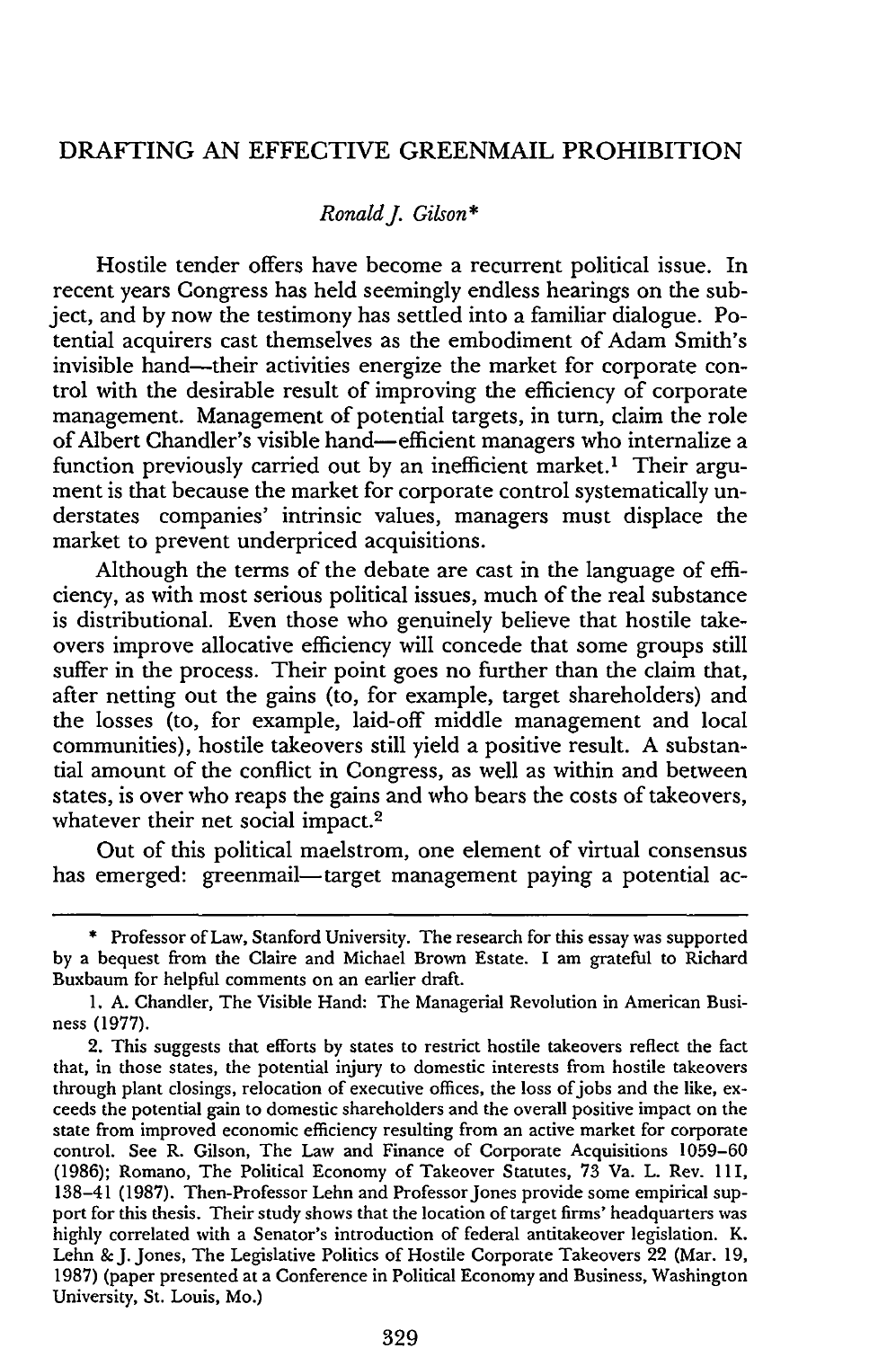quirer to go away by repurchasing his shares at a premium-is bad.<sup>3</sup> Given the terms of the political debate, it is not surprising that broad support has developed for prohibiting greenmail. It is the only aspect of the hostile takeover phenomenon that is seen as a threat by both sides of the debate. From the perspective of the protakeover forces, greenmail is just another, albeit more blatant, technique by which target management entrenches itself at the expense of target shareholders. Prohibiting the payment at least eliminates this form of en-

3. The consensus is not, however, complete. Some managers simply resist any reduction in the range of available defensive responses to hostile takeovers. Warranting more serious attention, however, are two types of progreenmail arguments-conceptual and empirical-advanced by academic advocates. The conceptual argument, best stated by Professors Schliefer and Vishny, is based on a model in which paying greenmail may serve as a credible signal to potential alternative bidders that an opportunity is available that warrants attention. From this perspective, attracting competitive bidding is desirable because it results in a higher price. In addition to the information content of the greenmail payment, the argument runs, the greenmail payment eliminates the initial bidder who, because of its existing low cost stake in the target, would be at a significant competitive advantage in any bidding contest. Rather than preventing the target's takeover, in this view eliminating the initial bidder by paying greenmail is necessary to cause a takeover to occur at a more favorable price. Schliefer & Vishny, Greenmail, White Knights, and Shareholders' Interest, 17 RandJ. Econ. 293 (1986).

The difficulty with this model is that it does not take into account the conflict of interest between management and shareholders. Even if greenmail can serve the purpose of attracting competitive bids, it still can be used by less loyal management as a defensive tactic. The upshot is that, unless we can devise a means to distinguish "good" from "bad" greenmail, the value of greenmail depends on its overall impact across all cases in which it is paid, a pooling equilibrium problem.

This is where the empirical argument comes in. The claim, made most directly by Professors Macey and McChesney, is that aggregating the results in all cases in which greenmail is paid yields a net increase in target shareholder wealth. They note that the drop in share value on the announcement of a greenmail payment does not offset all of the increase in share value on the announcement of the potential acquirer's initial investment. The net increase, they argue, shows that the overall impact of greenmail is positive. Macey & McChesney, A Theoretical Analysis of Corporate Greenmail, 95 Yale LJ. 13 (1985). For a discussion of the empirical studies on which the argument is based, see infra notes 23-26 and accompanying text.

I have responded to this argnment elsewhere by predicting that all of this gain will disappear if the company that paid greenmail is not subsequently taken over. R. Gilson, supra note 2, at 736-38 (1986). The next generation of empirical studies confirms this prediction. These studies show that, on a portfolio basis, the net gain that remains after a greenmail payment disappears in the absence of a subsequent successful bid (although some companies retain their gains). Mikkelson & Ruback, Targeted Share Repurchases and Common Stock Returns 29 (Sloan School of Management Working Paper No. 1707- 86, Massachusetts Institute of TechnologyJune 1986), and Bhagat &Jefferis, Why Good Managers Pay Greenmail: The Economics of Targeted Share Repurchases 51-53 (University of Utah Graduate School of Business Working Paper, Sept. 1986). Those firms that are rapidly taken over by other bidders may have benefited from paying greenmail, but this still must be balanced against those firms whose higher share price is completely dissipated, leaving the greenmail payment as a loss to shareholders. Thus, we are left where we started-without the ability generally to distinguish good greenmail from bad greenmail. In this setting, the best approach may be to prohibit greenmail, leaving to shareholders the power to authorize its payment in specific cases.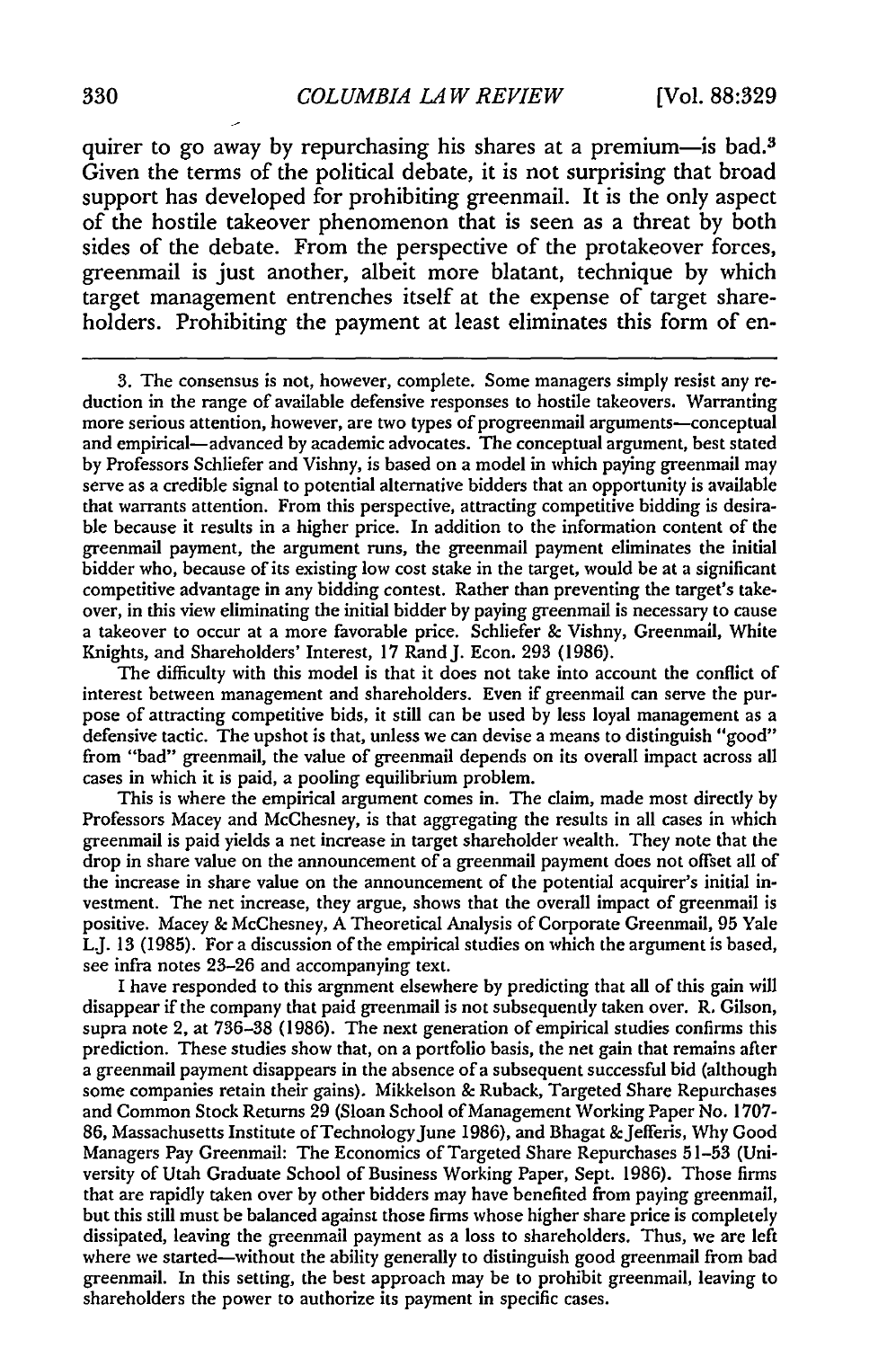trenchment. From the perspective of the antitakeover forces, greenmailers are the worst example of exploitive, opportunistic players in the market for corporate control, threatening an acquisition that has no efficiency justification (and may impose significant costs) simply to gamer short-term gains. Prohibiting the payment eliminates the incentive to engage in such exploitive activity in the first place. The unique overlap of interests means that both sides can agree on one aspect of takeover reform: greenmail should be prohibited.

My purpose here is not to debate that conclusion but to comment on the more prosaic yet nonetheless pressing problem of how to implement a prohibition on greenmail. Some states already have adopted legislative prohibitions, $\frac{4}{3}$  and the takeover legislation now pending in Congress also would prohibit the practice.<sup>5</sup> Additionally, a significant number of corporations have not waited for legislative action, instead adopting charter amendments that prohibit the individual corporation from paying greenmail.<sup>6</sup> The problem is that the efforts to date to prohibit greenmail are seriously underinclusive because they misunderstand the problem. Indeed, I will make the stronger claim that, rather than prohibiting greenmail, existing and proposed prohibitions in fact serve to legalize greenmail by creating a safe harbor within which it safely can be paid.

Part I of this essay describes the necessary components of any greenmail prohibition, illustrates their relevance to the twin goals of

4. See Ariz. Rev. Stat. Ann. § 10-1204 (Supp. 1987); Minn. Stat. Ann. § 302A.553, subdivision 3 (West 1987); Nev. Rev. Stat. Ann. ch. 463.512-.516 (Michie 1987); N.Y. Bus. Corp. Law § 513(e) (McKinney 1986); Wisc. Stat. Ann. § 180.725(5) (West 1987).

5. See **S.** 1323, 100th Cong., Ist Sess. § 8, 133 Cong. Rec. 7601-02 (1987) (Proxmire chief sponsor); H.R. 2172, 100th Cong., 1st Sess. § 5 (1987) (Dingell and Markey chief sponsors); see also S. 1324, 100th Cong., Ist Sess. § 10, 133 Cong. Rec. 7668-69 (1987) (Sanford sole sponsor).

Judicial doctrine has never posed a serious threat to greenmail. Provided a record was made, review of directors' action in authorizing the repurchase was reviewed under the deferential business judgment rule, with predictable results. See, e.g., Heine v. The Signal Companies, 1976-77 Fed. Sec. L. Rep. (CCH) 95,898 (S.D.N.Y. 1977); Cheffv. Mathes, 41 Del. Ch. 494, 508, 199 A.2d 548, **555** (1964). The move in Delaware toward an intermediate standard of review of defensive tactics, see R. Gilson, The Law and Finance of Corporate Acquisitions 110-21 (Supp. 1987), as yet seems not to have resulted in increased scrutiny of greenmail. See Polk v. Good, 507 A.2d 531, 536-37 (Del. 1986). Indeed, the Delaware Supreme Court's analysis in Unocal Corp. v. Mesa Petroleum Co., 493 A.2d 946, 957 (Del. 1985), explicitly relied on the fact that greenmail could be paid in concluding that reverse greenmail-a purchase from all shareholders except the potential acquirer-was also lawful.

The one flash of more stringent review is Heckmann v. Ahmanson, 168 Cal. App. 3d 119, 214 Cal. Rptr. 177 (1985), where the court affirmed a preliminary injunction barring a greenmail payment by Disney to Saul Steinberg.

6. Between 1984 and February 1987, some 70 publicly traded corporations, including, for example, Alcoa, Anheuser-Busch, B.F. Goodrich, Mobil and NYNEX, amended their articles of incorporation to add a prohibition of greenmail. Jaenicke, Greenmail: Background Report B, Investor Responsibility Research Center, Corporate Governance Service B-12 (Feb. 1987).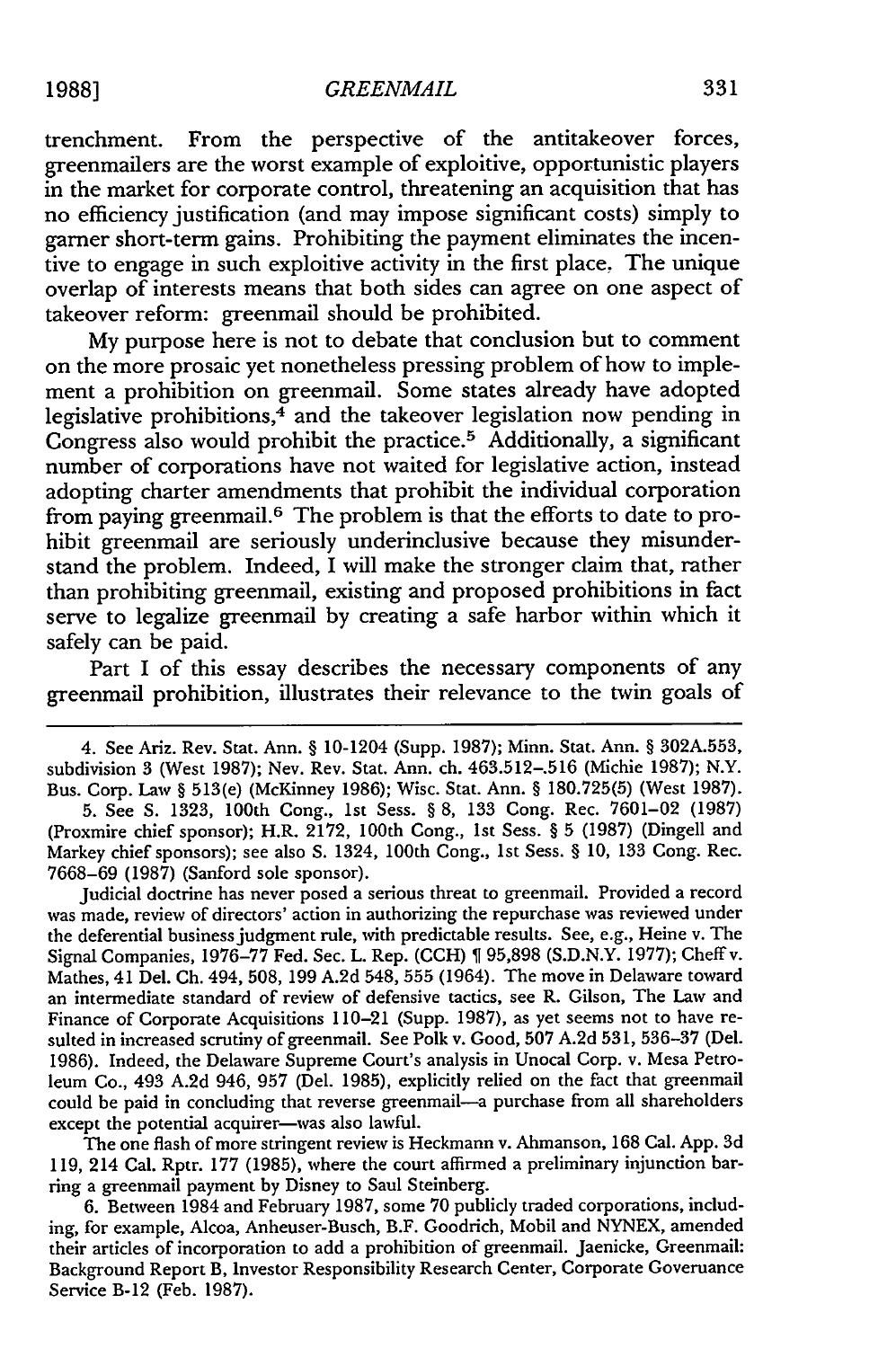# *COLUMBIA LAW REVIEW* **332 [Vol. 88:329**

preventing exploitation and management entrenchment, and emphasizes the critical role of the definition of a premium. Drawing on a substantial body of empirical research describing the impact on the price of a target company's stock of the announcement both of an initial investment by a potential acquirer and of the repurchase of that investor's stock, this part demonstrates that what has been the most common approach to defining a premium-prohibiting only greenmail payments that exceed market price at the time of repurchase—is likely to be ineffective and at best serves only as a price control. Part II then evaluates three alternative definitions of a greenmail premium that do not present this critical problem. It concludes that equating a premium with the existence of investor profit is problematic, that direct statistical measurement of a greenmail premium is feasible, and that a market-based measure that identifies greenmail by the market's response to a stock repurchase may be the most effective approach of all. Finally, Part III describes how a greenmail prohibition can overcome two general objections to a legislative prohibition: that it can always be avoided and that a legislative prohibition is inferior to a private ordering solution.

# I. THE **NECESSARY** COMPONENTS OF **A** GREENMAIL PROHIBITION: THE CENTRAL ROLE OF A PREMIUM

The standard greenmail prohibition bars, without shareholder approval, the non-pro rata premium repurchase of a substantial amount of stock from a short-term holder.7 Each component of the prohibition-non-pro rata, substantial amount, short term, and premium-is designed to distinguish transactions that present the risk of greenmail from repurchase transactions that either serve valid corporate purposes not involving control, or that, whether desirable from other perspectives, do not present the risk of greenmail **8**

The provisions of this paragraph shall not apply when the resident domestic corporation offers to purchase shares from all holders of stock or for stock which the holder has been the beneficial owner of for more than two years. N.Y. Bus. Corp. Act § 513(e) (McKinney 1986).

8. The shareholder approval requirement, by contrast, gives shareholders the option of authorizing what is explicitly a greenmail payment if they so elect.

<sup>7.</sup> An example is the New York statute, whose substantive terms read as follows: (e) No resident domestic corporation which is subject to the provisions of section nine hundred twelve of this chapter shall purchase or agree to purchase more than ten percent of the stock of the resident domestic corporation from a shareholder for more than the market value thereof unless such purchase or agreement to purchase is approved by the affirmative vote of the board of directors followed by the affirmative vote of the holders of a majority of all outstanding shares entitled to vote thereon at a meeting of shareholders unless the certificate of incorporation requires a greater percentage of the outstanding shares to approve.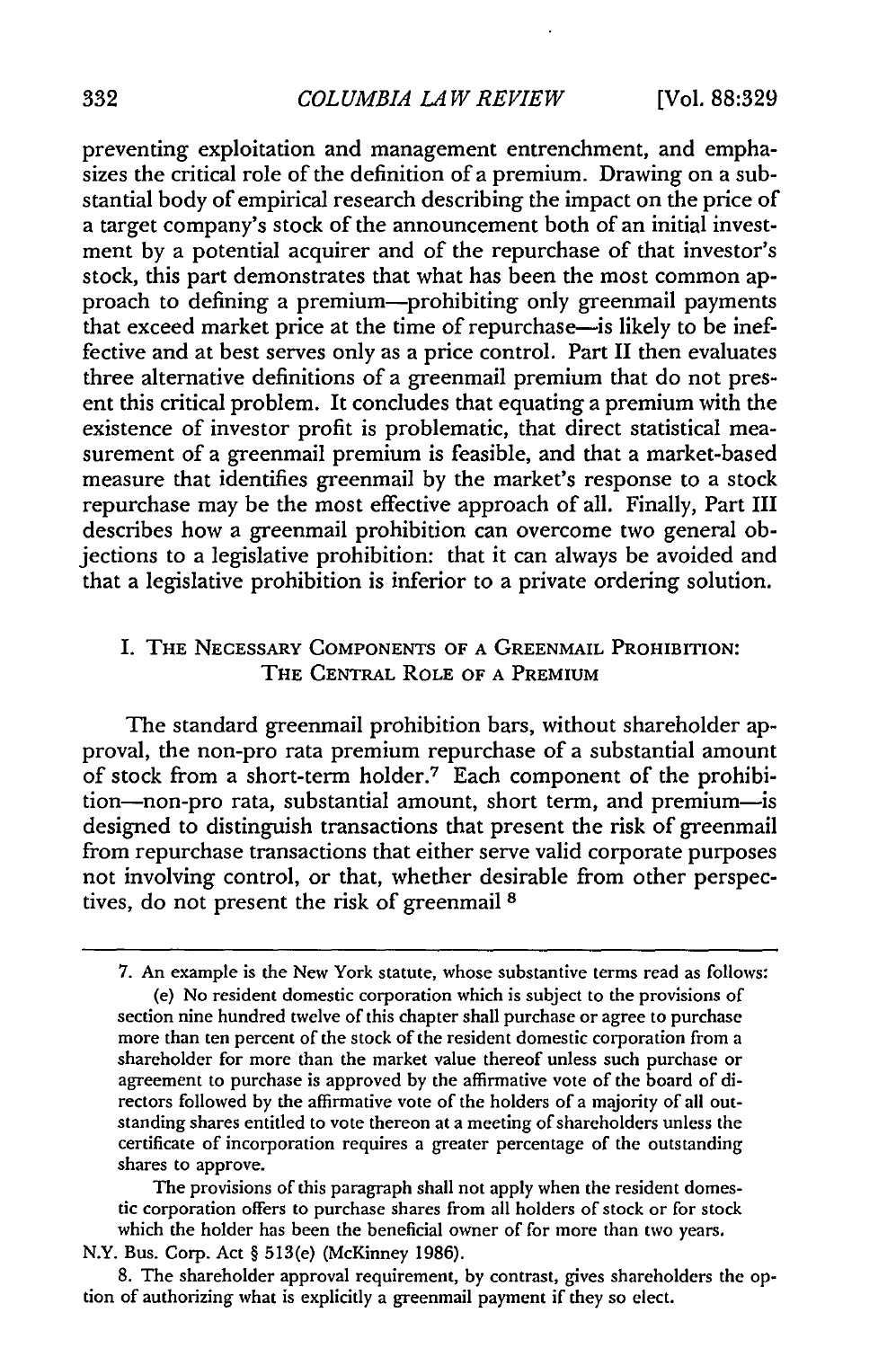#### *A. The Non-Pro Rata Component*

The explanation for limiting the prohibition to non-pro rata repurchases is inherent in the reasons for prohibiting greenmail in the first place. With respect to the exploitation concern, unless the opportunistic investor is favored over other shareholders, he has no special incentive to give up the threatened offer or to make the investment in the first place. To be sure, a potential acquirer who forces the target company to restructure to defeat his offer<sup>9</sup> may still stand to gain a great deal, and that may provide an incentive to make the initial investment. But a potential acquirer following this strategy can profit only if all other shareholders profit. As a result, there is little risk of the opportunistic, exploitive strategies that motivate the antitakeover forces' opposition to greenmail. With respect to the entrenchment concern of protakeover forces, pro rata repurchases cannot dissipate a sizeable toehold investment, because the participation of other shareholders in the repurchase would cause the potential acquirer to remain a substantial shareholder. Thus, a pro rata repurchase generally does not have the entrenchment effect that motivates the protakeover forces' support for a greenmail prohibition.<sup>10</sup>

Excluding pro rata repurchases from the repurchase prohibition also avoids imposing unintended restrictions on other corporate finance techniques that *do'* not raise control issues. A pro rata repurchase has the same financial effect as a dividend, and there is no corporate governance reason for preferring one method of distributing corporate earnings to another.<sup>11</sup>

# *B. The Substantial Amount of Stock and Short-Term Holder Components*

The substantial amount of stock and short-term holder components also operate to exclude from the prohibition transactions that do

This aspect of the entrenchment effect of target stock repurchases raises concerns over the standard governing defensive tactics generally, rather than undermining the political consensus favoring the prohibition of the particular form of entrenchmenteliminating a specific potential bidder-resulting from greenmail.

11. Indeed, most modem state corporation statutes approach the regulation of distributions by explicitly treating repurchases and dividends as functional equivalents. See, e.g., Cal. Corp. Code § 166 (West Supp. 1987); Model Business Corp. Act Ann. § 6.40 comment 1 (1987).

<sup>9.</sup> See, e.g., Lederman & Goroff, Recapitalization Transactions, 14 Rev. Sec. & Commodities Reg. 241 (1986).

<sup>10.</sup> That is not to say that pro rata repurchases cannot have an entrenchment effect. If both the repurchase and management's prerepurchase holdings are large enough, a pro rata repurchase in which management chooses not to participate can increase management's stake to the point where they have effective voting control. See, e.g., Nathan & Sobel, Corporate Stock Repurchases in the Context of Unsolicited Takeover Bids, **35** Bus. Law. 1545 (1980). A dual class recapitalization effected by an exchange offer operates to entrench management in the same manner. See Gilson, Evaluating Dual Class Common Stock: The Relevance of Substitutes, 73 Va. L. Rev. 807, 812-13 (1987).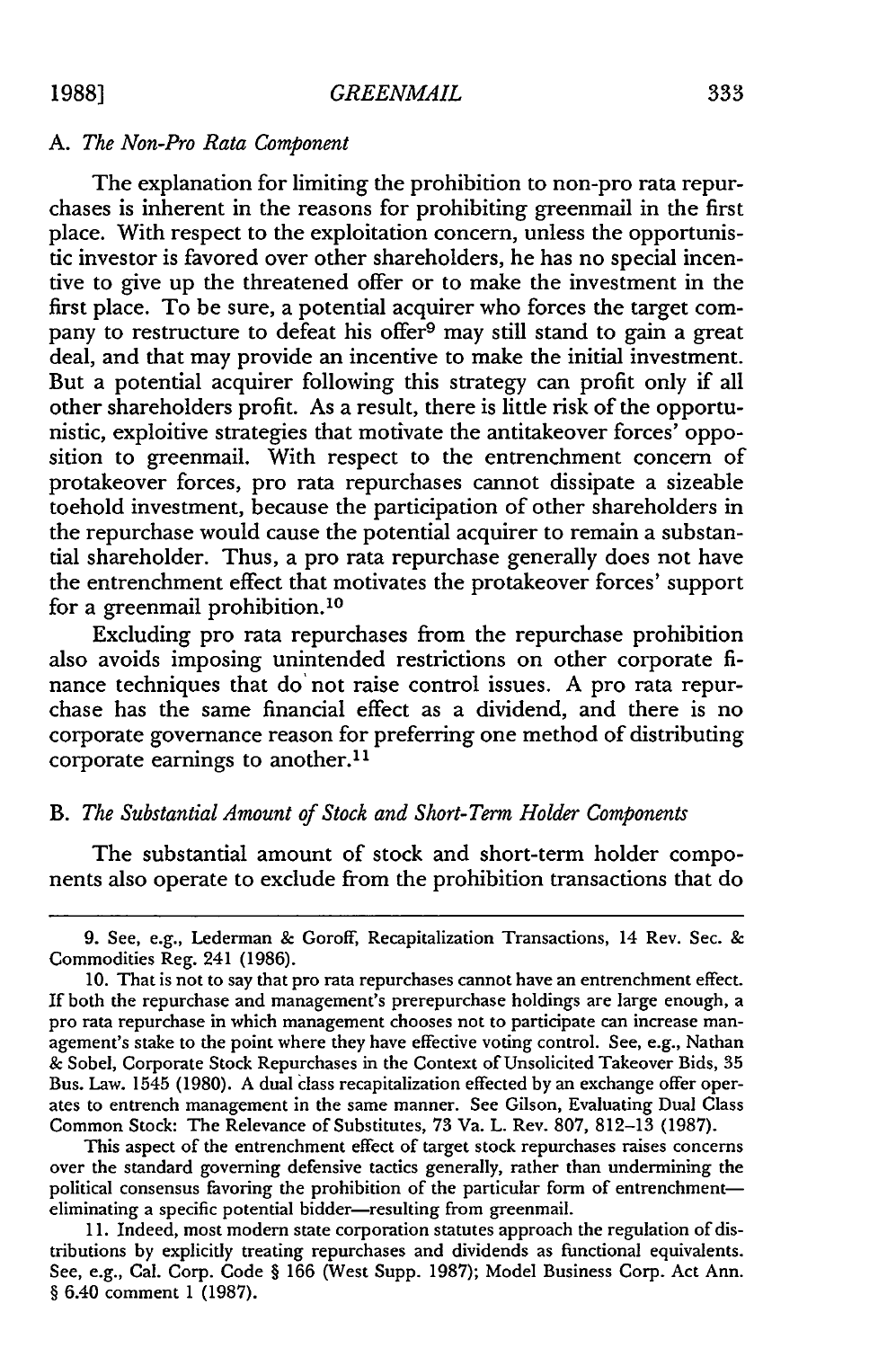not pose the risk of greenmail. However, they are not equally responsive to the two concerns, entrenchment and exploitation, whose convergence explains the political consensus supporting the prohibition. Moreover, drafting definitions of these two components is much less straightforward than distinguishing pro rata from non-pro rata payments.

*1. Conceptual Analysis.* **-** Restricting the prohibition to repurchases of substantial amounts of stock12 recognizes that, unless a substantial number of shares are held, exploitive behavior of the sort feared **by** the antitakeover forces is an unlikely strategy because the implicit threat is too weak and the potential gain from the transaction too small. Similarly, unless the repurchase is substantial, there is little risk of management entrenchment because control of the company is unlikely to be affected **by** an insubstantial repurchase. <sup>13</sup>

Like the non-pro rata requirement, the substantial amount limitation operates to exclude from the prohibition some repurchase transactions that serve traditional corporate purposes. For example, companies often undertake premium repurchases limited to holders of odd lots to reduce shareholder-related expenses, like distribution of proxy material and annual and quarterly reports, that are a function of the number of shareholders rather than the number of shares owned. Without a substantial amount limitation, the prohibition would include such repurchases because they are not pro rata. Similarly, in executing a repurchase program for general corporate purposes,<sup>14</sup> it may be

13. Form versus substance problems could be raised here. Suppose a potential acquirer owned 10% of the target company's outstanding stock. To avoid the substantial amount component of the prohibition, a greenmail transaction might be structured as a repurchase of only 1%, but at a premium of a size that would have been associated with repurchase of the entire block. In turn, the seller would either sign a standstill agreement or simultaneously sell the remainder of his stock in the market. For a consideration of the general problem of form versus substance-transactions carefully crafted to avoid violating the form of the prohibition while still transgressing its substance-in connection with efforts to prohibit greenmail, see infra notes 51-57 and accompanying text.

14. Typical explanations for such programs include acquiring shares so that acquisitions and stock option plans can be carried out without diluting existing shareholders, as well as the belief that the shares are underpriced so that they represent a good investment. Put differently, and more consistently with an informationally efficient stock mar-

<sup>12.</sup> Existing state greenmail prohibitions are limited to repurchases involving holders of at least 5 to 10% of a corporation's outstanding shares. Ariz. Rev. Stat. Ann. § **10-** 1204A (Supp. 1987) (5% of shares); Minn. Stat. Ann. § 302A.553, subdivision 3 (West 1987) (5% of shares); N.Y. Bus. Corp. Law § 513(e) (McKinney 1986) (10% of shares); Wis. Stat. Ann. § 180.725 (West 1987) (3% of shares). The Nevada statute specifies no percentage as it merely authorizes administrative rulemaking regarding greenmail. Nev. Rev. Stat. Ann. ch. 463.512-.516 (Michie 1987). The proposed federal statutes generally have lower thresholds. See **S.** 1323, 100th Cong., 1st Sess. § 8, 133 Cong. Rec. 7601, 7602 (1987) (Proxmire: 3% of any class of securities); H.R. 2172, 100th Cong., 1st Sess. § 5 (1987) (Dingell-Markey: 3% of shares); see also **S.** 1324, 100th Cong., 1st Sess. § **10,** 133 Cong. Rec. 7668, 7669 (1987) (Sanford: 2.5% of shares).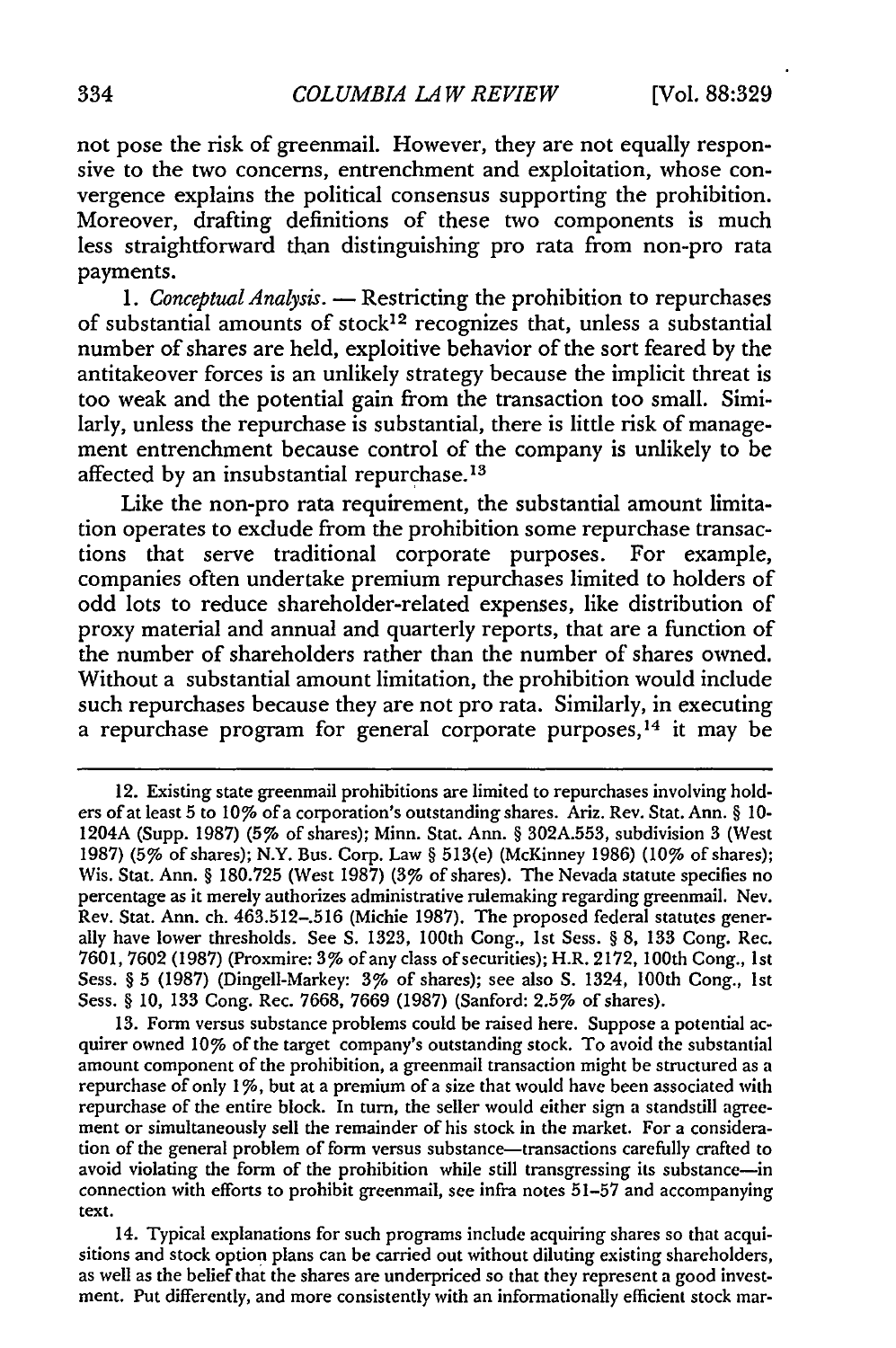cheaper to purchase blocks of stock from existing holders at a premium than to make market purchases or a pro rata offer. 15 So long as the amounts repurchased are not in the aggregate substantial, such repurchases fall outside the prohibition.

Limiting the repurchase prohibition only to short-term holders<sup>16</sup> also seeks to exclude transactions that do not pose the risk of greenmail. However, unlike the substantial amount limitation, this approach looks largely to the exploitation concern of the antitakeover forces and not to the entrenchment concern of the protakeover forces. To prevent exploitation, the short-term holder component imposes a holding period that must be satisfied before shares may be resold to the company at a premium. Here, as in other regulatory regimes where a holding period is imposed,<sup>17</sup> the need to hold an investment subject to market risk for a significant period of time reduces the likelihood that the investor has an exploitive motive in making the investment by increasing the costs of such a strategy.18

In contrast, the short-term holder component speaks far less directly and effectively to the management entrenchment aspect of the consensus supporting the prohibition of greenmail. From this perspective, buying off a long-term shareholder presents precisely the same entrenchment concern as buying off a short-term holder. There is no particular reason to believe that a long-term holder might not turn out

15. News leaks of the market purchases may drive up the price of the stock more than the premium to be paid or, indeed, because of blockage-the difficulty of disposing of a large amount of stock-a block of stock may be acquired with no premium at all. With respect to the alternative of pro rata offers, the cost advantage of block purchases is avoidance of the costs of compliance with SEC rules governing issuer repurchases. See 17 C.F.R. § 240.13e-1, **-3** to -4, -100 to -101 (1987).

16. Existing state statutes regulate repurchases involving shares held from two to three years. See Ariz. Rev. Stat. Ann. § 10-1204A (Supp. 1987) (shares held under three years); Minn. Stat. Ann. § 302 A.553, subdivision 3 (West 1987) (six months); N.Y. Bus. Corp. Act § 513(e) (McKinney 1986) (two years); Wis. Stat. Ann. § 180.725(5) (West 1987) (two years). The Nevada statute merely authorizes administrative rulemaking, and hence specifies no holding period. Nev. Rev. Stat. Ann. ch. 463.512-.516 (Michie 1987). Proposed federal legislation generally is limited to shares held for shorter periods. See **S.** 1323, 100th Cong., 1st Sess. § 8, 133 Cong. Rec. 7601-02 (1987) (Proxmire bill: six months); H.R. 2172, 100th Cong., 1st Sess., § 5 (1987) (Dingell-Markey: two years); see also **S.** 1324, 100th Cong., 1st Sess. § 10, 133 Cong. Rec. 7668-69 (1987) (Sanford: one year).

17. Both Rules 144 and 145 under the Securities Act of 1933 use the requirement of a holding period before resale of securities acquired, respectively, in a private offering and by certain persons in an acquisition as a basis for their exclusion from these rules' restrictions. See 17 C.F.R. § 230.144d-1 (1987) (seller of restricted securities held more than two years not regulated as an underwriter); 17 C.F.R. § 230.145d (1987) (seller of securities relating to acquisition, reclassification, merger or consolidation and held more than three years not an underwriter).

18. The preliminary note to SEC Rule 144 under the 1933 Act states this policy expressly. See 17 C.F.R. § 230.144 (1987).

ket, the repurchase credibly signals that management possesses favorable private information bearing on the value of the company's stock.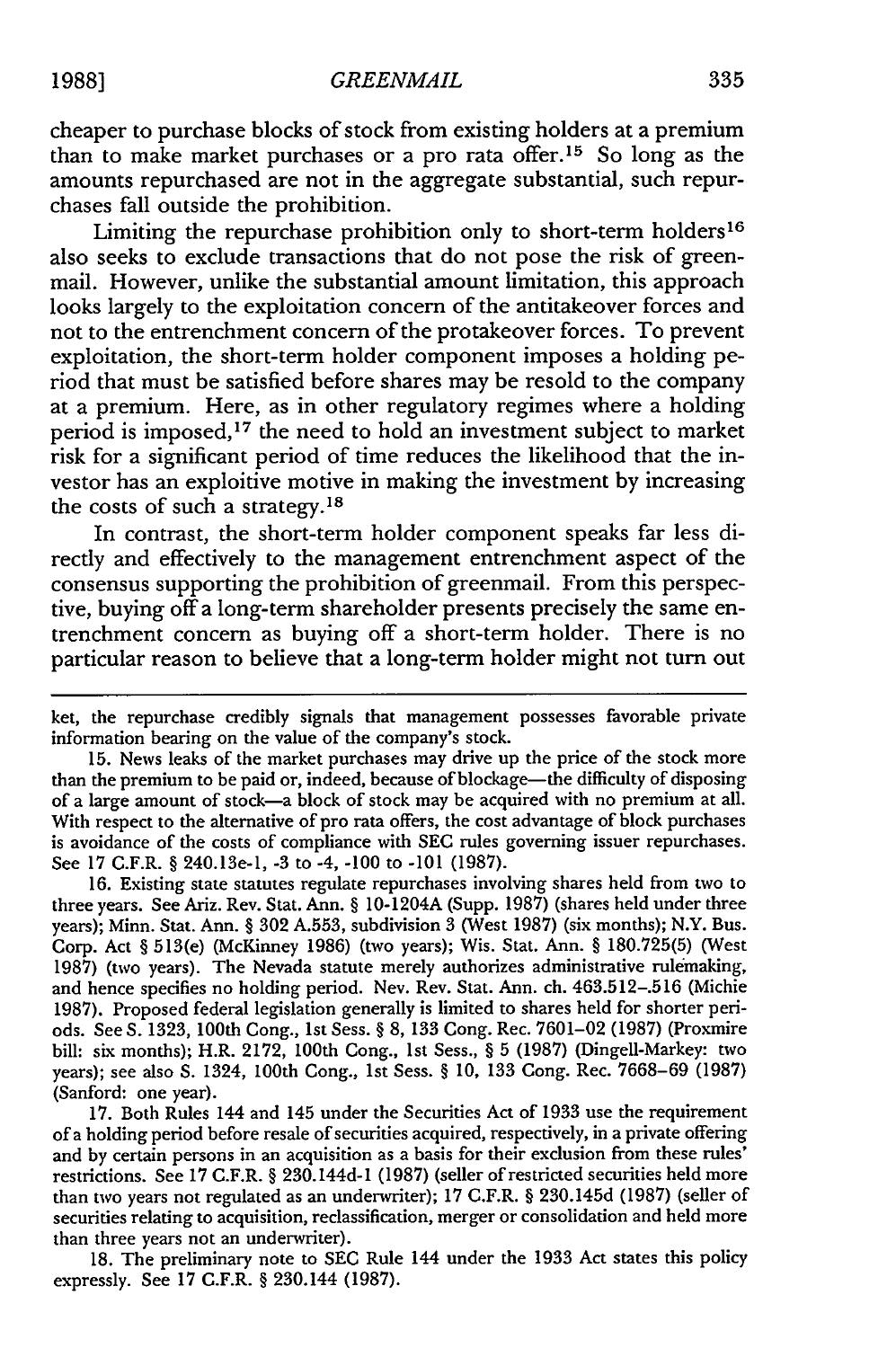to be a potential acquirer.<sup>19</sup>

Thus, a greenmail prohibition that was equally concerned with exploitation and entrenchment concerns would treat long- and short-term shareholders identically. The antiacquisition forces' concern about exploitation would justify restricting non-pro rata premium repurchases from short-term holders, and the proacquisition forces' concern about entrenchment would justify restricting non-pro rata premium repurchases from long-term holders. However, given that the political balance with respect to greenmail favors antitakeover forces, viable legislation is nonetheless likely to include a short-term holder component.

*2. Drafting Difficulties.* **-** There is a serious problem in reducing the concepts underlying the substantial amount and short-term holder components to operative language. The adjectives "substantial" and "short-term" lack precision; a party seeking to comply with a prohibition framed in those terms would confront significant uncertainty over whether a particular transaction was covered. For example, without more guidance the conceptual underpinnings of these components do not allow one to resolve with confidence whether a four percent repurchase involves a substantial amount of stock, or whether someone who has held stock for six months is a short-term holder.

Nor is there an easy way out of the problem. As a matter of administrative convenience, it is easy enough to specify a precise triggering percentage or minimum holding period. The problem is that any line chosen is necessarily arbitrary—it is difficult to imagine a reasoned distinction between repurchases of four percent and five percent or between six-month or seven-month holders. And precisely because any line would be arbitrary, the very drawing of one invites conduct that, although substantively of the sort intended to be prohibited, has been designed to fall just on the other side.

This quandary reflects a general problem in regulatory drafting. The more specific a prohibition, the less likely it is unintentionally to deter socially desirable activity. Uncertainty whether a particular activity is covered by the prohibition deters that activity; specificity, because it reduces the uncertainty as to coverage, limits the unintended deterrence. The reduction in uncertainty, however, comes at a price. The more specific the prohibition, the more likely it is that undesirable behavior, intended to be prohibited, can be structured to fall outside the

<sup>19.</sup> To be sure, nongreenmail justifications can be offered for non-pro rata premium repurchases from long-term holders. But these reveal a control-related motive on their face. Thus, management may wish to prevent such large blocks of stock from possibly being acquired by raiders in a future takeover contest. This desire to keep the stock from falling into "the wrong hands" has an obvious entrenchment effect. Exploitation, by contrast, is not at issue, for management has no fear that the long-term shareholders themselves will engage in exploitive behavior.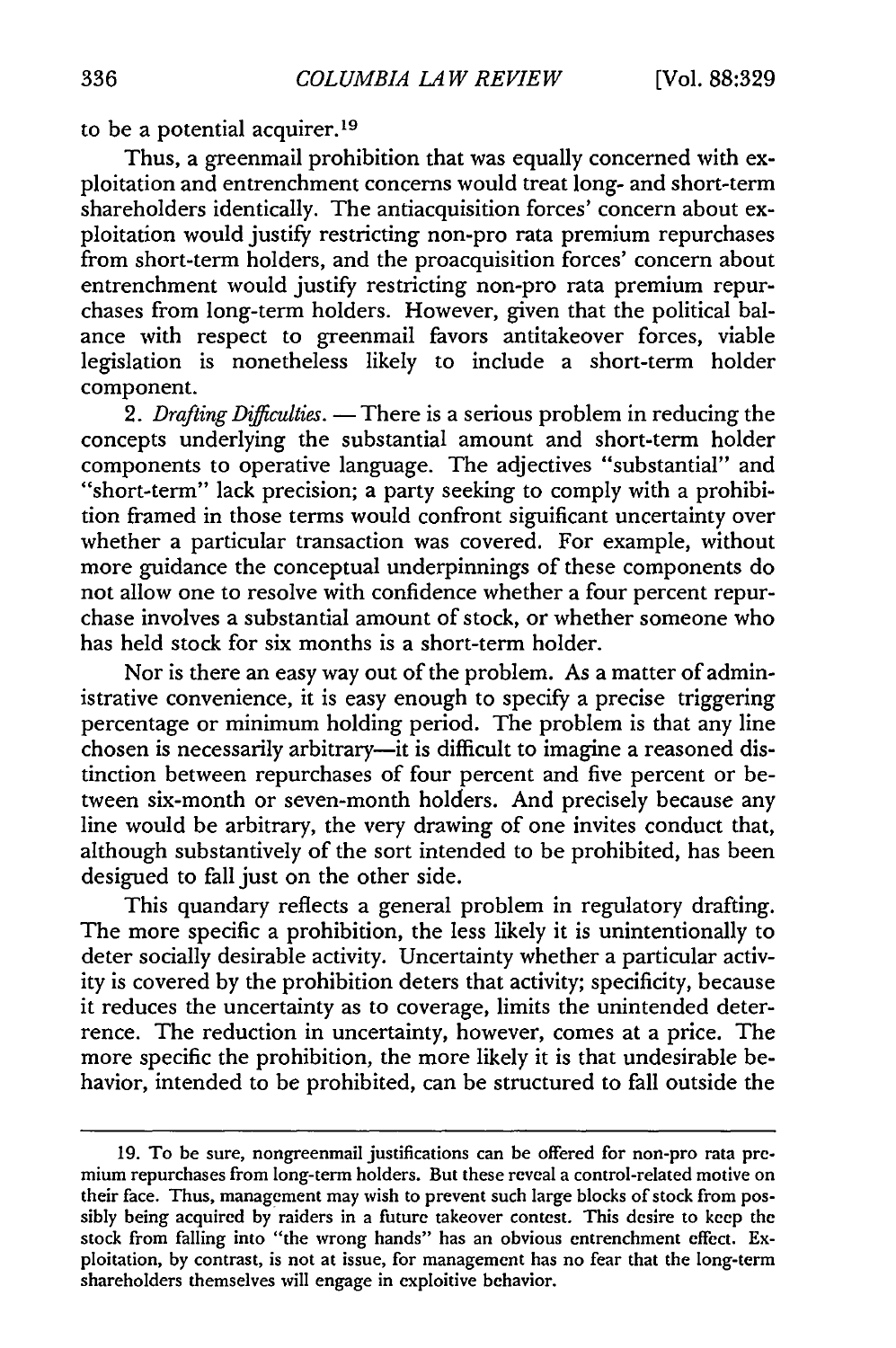## prohibition. <sup>20</sup>

Resolution of this drafting dilemma would require balancing the amount and desirability of the conduct unintentionally deterred by too general a formulation against the amount and undesirability of the conduct unintentionally sanctioned by too specific a formulation. In the greenmail context, the relevant balance would compare, among other things, the amount of greenmail that a precise, relatively high specification of the substantial amount concept would allow to slip through with the justifiable repurchases for general corporate purposes that would be prevented (or made more expensive) if the substantial amount component was left more general (or made precise but low).<sup>21</sup>

One way around the underinclusive/overinclusive dilemma in the greenmail context would be to use the final component of the prohibition-that the repurchase be at a premium-to differentiate between desirable and undesirable transactions more precisely, but without the underinclusiveness that precision typically causes due to efforts to cast transactions so that they just avoid the precise boundaries set. Among other benefits, such a solution would take some of the pressure off the formulation of the substantial amount and short-term holder components. These components then could be drafted so that they swept broadly, relying on the precision of the final component to ameliorate any overinclusiveness. At the same time, the premium component is important in its own right because it focuses on the most critical element in both conceptions-exploitation and entrenchment-of the danger of greenmail: the potential acquirer's profit from the repurchase. Thus, the premium component has both derived and direct importance.

<sup>20.</sup> See Ehrlich & Posner, An Economic Analysis of Legal Rulemaking, 3 J. Legal Stud. 257 (1974). For an examination of this regulatory dilemma in a different corporate context, see Gilson, A Structural Approach to Corporations: The Case Against Defensive Tactics in Tender Offers, 33 Stan. L. Rev. 819, 882-87 (1981).

<sup>21.</sup> The trade-off would be speculative on both sides. All that would be lost by an overinclusive formulation would be access to certain repurchase techniques-non-pro rata block purchases-that are claimed to be cheaper, for example, because not subject to the issuer tender offer rules under section 13(e) of the Securities Exchange Act of 1934, 15 U.S.C. 78m (Supp. IV 1987), than the alternatives, like a pro rata offer, that would remain available. I am not aware of any data that indicates the frequency of use or the cost differential in favor of techniques that would be foreclosed by an overinclusive formulation. Nor is there any way to tell how much greenmail would take place with an underinclusive formulation where the trigger amount was set precisely and at a high figure. Data concerning the size of past greenmail transactions that took place in an unregulated market would not indicate whether smaller transactions would take place once a prohibition of a specified size transaction was in place. So, for example, the fact that most siguificant greenmail purchases have involved more than 5% of the company's stock in fact may demonstrate only that a prohibition set at 5% will result in greenmail purchases of 4.9%.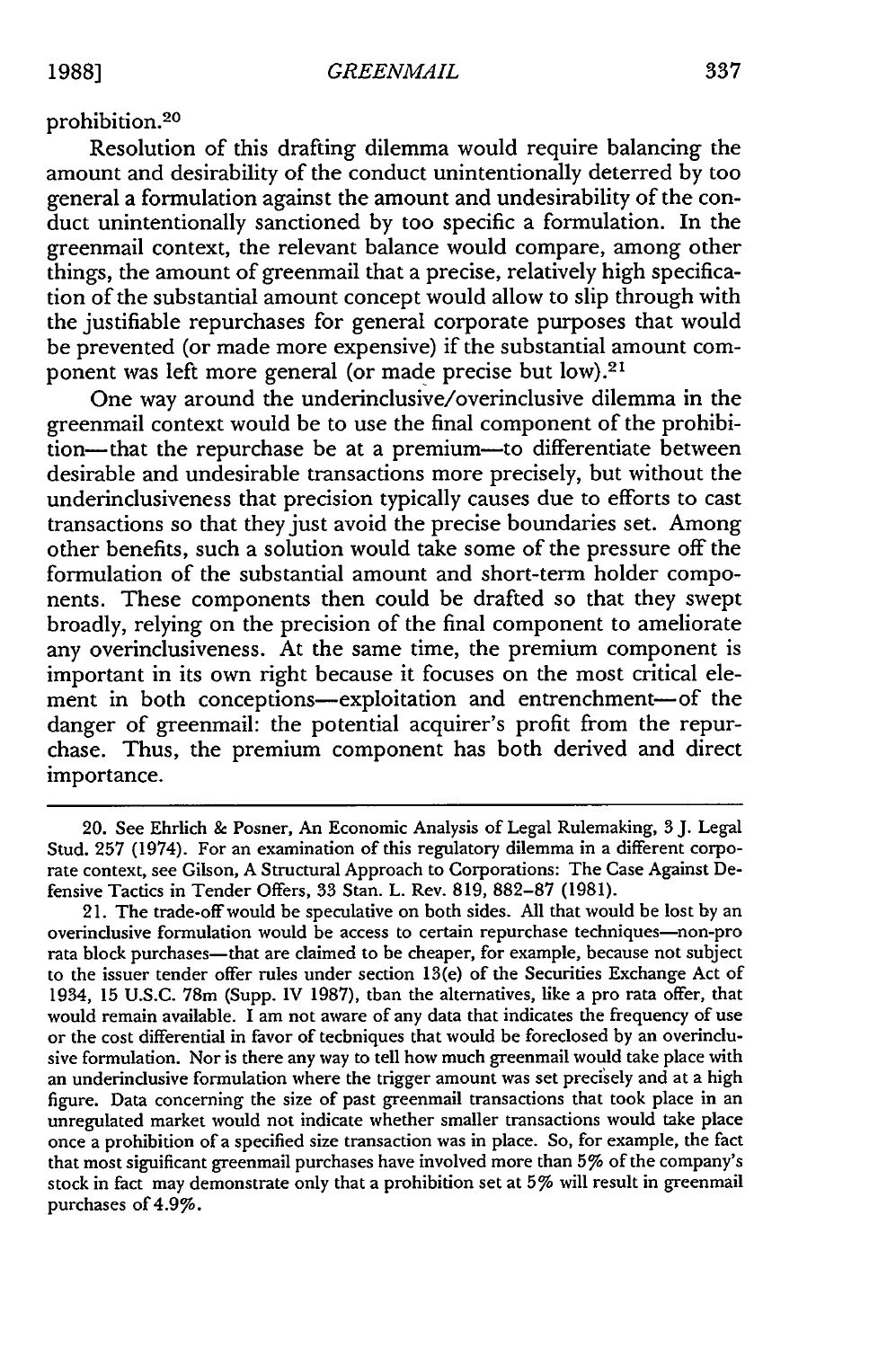#### *C. The Premium Component: The Core of the Prohibition*

The core of an antigreenmail prohibition is the requirement that the repurchase be at a premium. With respect to the fear of exploitation, unless a premium is paid, there is no incentive for an opportunistic investor to pursue a greenmail strategy in the first place. With respect to the fear of entrenchment, unless a premium is paid, there is little incentive for a potential acquirer to abandon an otherwise intended hostile offer, and therefore little risk that the repurchase will entrench management. As a result, the premium definition has the potential to take the pressure off the formulation of the substantial amount and short-term holder components. Any overinclusiveness of the formulation of these components may be mitigated by the additional requirement that a premium be paid. Moreover, the presence or absence of a premium contemplates a dichotomy rather than the continuum of the substantiality and short-term components. This component thus holds out the promise of precision that is neither under nor overinclusive.

This happy result depends, of course, on how the term "premium" is defined. The most common formulation of a greenmail prohibition takes the straightforward but, in the end, naive view that a repurchase at a premium is one at a price above the prevailing market price for the stock at the time of the repurchase.<sup>22</sup> This market-price measure of a premium has the advantage of being both precise and readily determinable. It reflects, however, a misunderstanding of the economics of the greenmail process and, as a result, is seriously underinclusive. Because the market price at the time of the repurchase already incorporates a premium for the greenmailer, a market-price measure of the existence of a premium does no more than set a ceiling--a form of price control-on the amount of greenmail that can be paid. Within this safe harbor, greenmail, in effect, is legalized.

To see this requires review of the empirical evidence concerning the impact on the price of a company's stock when a potential acquirer announces that it has made a significant investment in the company and, subsequently, when the company announces that it has purchased that investment. All existing studies display a consistent pattern. On the announcement of the investment, the stock's price increases significantly,<sup>23</sup> and the increase is particularly pronounced when the an-

<sup>22.</sup> The New York statute takes this approach, N.Y. Bus. Corp. Law § 513(e) (McKinney 1986), as does the Dingell-Markey House bill, H.R. 2172, 100th Cong., 1st Sess. § 5 (1987).

<sup>23.</sup> Holderness & Sheehan, Raiders or Saviors? The Evidence on Six Controversial Investors, 14J. Fin. Econ. 555, 563 (1985); Mikkelson & Ruback, Corporate Investments in Common Stock (Sloan School of Management Working Paper No. 1633-85, Massachusetts Institute of Technology, Feb. 1985). Technically, the studies show positive abnormal returns, not simple price changes. For an explanation of the difference, see infra note 39.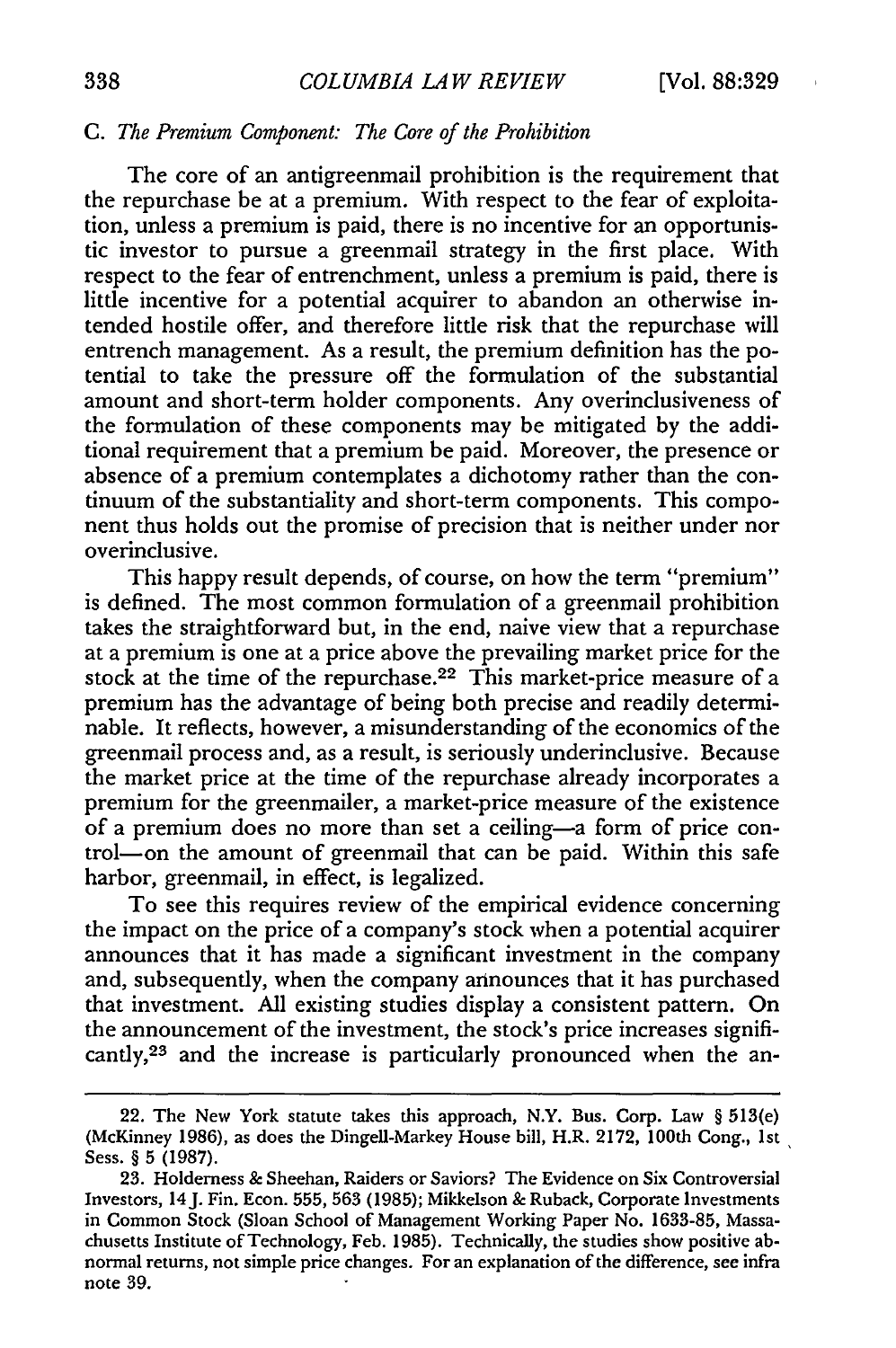nouncement states that the potential acquirer is considering additional purchases of the company's stock.<sup>24</sup> Empirical studies also uniformly show that the price of the company's stock decreases sharply following the announcement that the company has purchased the potential acquirer's stock,<sup>25</sup> and that the entire original increase is lost if the company is not subsequently the subject of a successful takeover.<sup>26</sup>

For our purposes, the critical point is that the market price of the company's stock on the date of the repurchase has already increased because, as a result of announcement of the initial investment, the market anticipates that a takeover may take place. Payment to the potential acquirer of that increased market price reflects precisely the premium that defines greenmail, a fact strikingly demonstrated by the drop in stock price that follows announcement of the repurchase.

The current crop of proposed federal greenmail prohibitions<sup>27</sup> do seem to recognize a part of the problem, but the solutions adopted are inadequate. Attempting to pick up some of the price increase that follows announcement of the initial investment, these proposals define the premium component of the prohibition as a price above market price, but then define market price as the average price of the company's stock over the thirty days prior to the repurchase.<sup>28</sup> As the time between the announcement of the initial investment and the repurchase increases, however, the averaging formula recaptures less and less of the premium implicit in the post-announcement price. For example, if the repurchase occurs fifteen days after the announcement of the initial investment, then half of the days counted in the average include a postannouncement premium. At the limit, if the repurchase takes place more than thirty days after announcement of the initial investment, so that the market price of the company's stock has reflected the increase in price from the announcement over the entire thirty-day period, the averaging formula will have no impact at all.<sup>29</sup>

26. Bhagat &Jefferis, supra note 3, at 45; Mikkelson & Ruback, supra note 3, at 29.

27. See **S.** 1323, 100th Cong., Ist Sess. § 8, 133 Cong. Rec. 7601-02 (1987) (Proxmire chief sponsor); H.R. 2172, 100th Cong., 1st Sess. § 5 (1987) (Dingell and Markey chief sponsors); see also **S.** 1324, 100th Cong., 1st Sess. § 10, 133 Cong. Rec. 7668-69 (1987) (Sanford sole sponsor).

28. The Arizona and Minnesota statutes also use a thirty-day averaging approach to determine market price. Ariz. Rev. Stat. Ann. § I0-1204B (Supp. 1987); Minn. Stat. Ann. § 302A.553, subdivision 3 (West 1987).

29. This result is even more pronounced when the potential acquirer actually has made a tender offer for the company's stock. Then the market price of the stock will have increased to reflect not just the increased probability that an offer will be made, but

<sup>24.</sup> Mikkelson & Ruback, supra note 23, at Table 4.

<sup>25.</sup> Office of the Chief Economist, Securities and Exchange Commission, The Impact of Targeted Share Repurchases (Greenmail) on Stock Prices 9 (Sept. 11, 1984); Bradley & Wakeman, The Wealth Effects of Targeted Share Repurchases, 11 J. Fin. Econ. 301, 308 (1983); Dann & DeAngelo, Standstill Agreements, Privately Negotiated Stock Repurchases, and the Market for Corporate Control, 11 J. Fin. Econ. 275, 294 (1983); Holderness & Sheehan, supra note 23; Mikkelson & Ruback, supra note 23.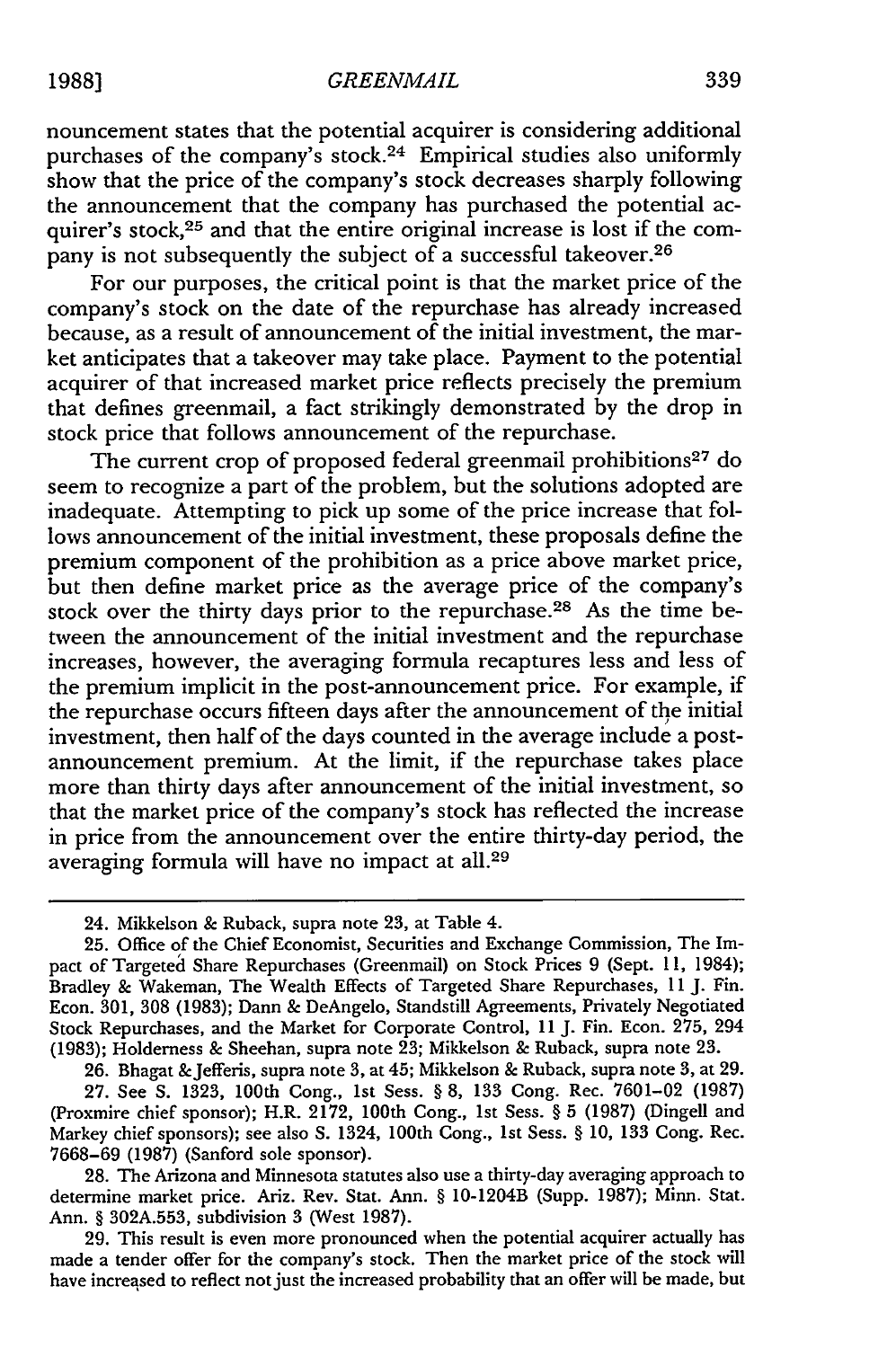Thus, while a precise definition of a greenmail premium is both important in itself and relieves pressure on the inherently imprecise substantial amount and short-term holder components, a market-price measure of this premium is inadequate. The market price at the time of repurchase already incorporates a premium, so this measure is itself seriously underinclusive. What is needed is a definition of a premium that takes into account the stock price rise that results from the announcement of the potential acquirer's initial investment.

## **II. THREE APPROACHES** TO **DEFINING A** PREMIUM

Three different solutions to the problem of a post-announcement price increase are possible: the use of investor profit as a proxy for the existence of premium; a direct statistical measure of the existence and size of a premium that accounts for the announcement effect; and an end run around the problem by using a measure that, in effect, allows the market to determine whether a premium was paid.

## A. *A Profit-Based Definition of a Premium*

The problem with the standard market-price definition of a premium is that it is underinclusive—the premium implicit in the market price is ignored. One solution to the underinclusiveness problem uses the presence of investor profits as a proxy for the payment of a premium. By analogy to Section 16(b) of the Securities Exchange Act of 1934,30 which uses trading profit as a proxy for a different form of illicit gain (from trading on inside information), this approach defines a premium as any price in excess of what the otherwise covered investorone who is selling a substantial amount of stock not held for the requisite period—paid for the stock to be repurchased.<sup>31</sup> Thus, if a potential

An unsystematic review of a number of corporate charter prohibitions suggests that a simple market price measure of the existence of a premium, as found in Dingell-Markey, is the most common approach taken by voluntary efforts to prohibit greenmail.

30. 15 U.S.C. § 78p(b) (1981). Under section 16(b), all profits earned by an officer, director or 10% shareholder from the purchase and sale of an issuer's equity securities within a six-month period are recoverable by the issuer.

31. For an example of this approach in a charter amendment prohibition, see Proxy Statement of The Perkin-Elmer Corporation 18 (Oct. 12, 1984). Mobil Corporation took the point one step further by eliminating the premium requirement entirely. Proxy Statement of The Mobil Corporation A-7 (Feb. 22, 1985).

Congress recently took this approach in the Revenue Act of 1987, Omnibus Budget Reconciliation Act of 1987, Pub. L. No. 100-203, tit. X, § 10228, adding section 5881 to

also the terms of the offer on the table. The Proxmire bill copes with this problem by specifying that when the person from whom the repurchase is made has commenced a tender offer or announced an intention to seek control of the company, market price is measured over the thirty trading days preceding the commencement of the offer or the announcement of the intent. **S.** 1323, 100th Cong., 1st Sess. § 8h(l), 133 Cong. Rec. 7601-02 (1987); see also **S.** 1324, 100th Cong., 1st Sess. § 10, 133 Cong. Rec. 7668-69 (1987) (Sanford bill with similar provision). Dingell-Markey does not deal with this problem. H.R. 2172, 100th Cong., Ist Sess. § 10 (1987).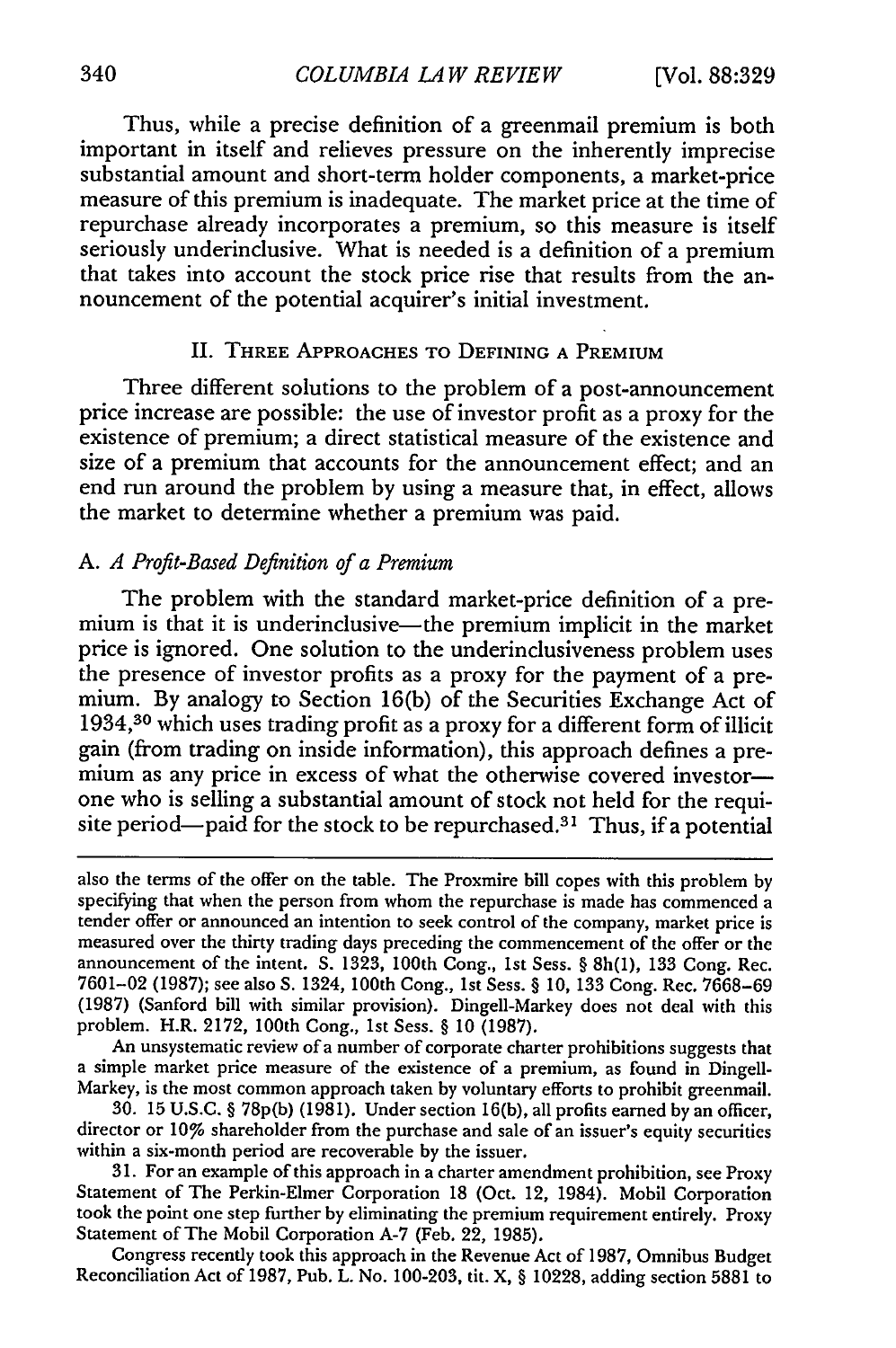acquirer buys a substantial amount of stock at ten dollars per share, and the company repurchases it shortly thereafter on a non-pro rata basis for fifteen dollars, the five dollar profit is treated as an illegal premium.

A profit-based definition of a premium has two advantages. First, it clearly remedies the underinclusiveness problem of a simple marketprice definition; in most situations, a premium will result in a profit, and there is little risk that transactions intended to be prohibited will slip through the cracks.<sup>32</sup> Second, a profit-based approach has the advantage of ease of application. A bright-line, readily observable rule makes it easy to know in advance when a repurchase would be prohibited.

Like most bright-line prophylactic rules, however, the avoidance of underinclusiveness (and the ease of application) comes at the cost of potential overinclusiveness-some transactions may be covered that do not pose the twin risks of exploitation and entrenchment that motivate prohibiting greenmail. For example, if the price of a company's stock has been rising, a profit-based definition of a premium would prohibit purchases made as part of a general repurchase program from holders who have held too much stock for too short a time-for example, institutional investors- otherwise to be excluded from the prohibition by the substantial amount or short-term holder components.

To be sure, this overinclusiveness could be mitigated by tightening the terms of the other components of the prohibition:<sup>33</sup> by decreasing the holding period or increasing the size of the triggering amount. But solving the overinclusiveness of a profit-based definition by altering the coverage of the other components eliminates one of the factors that make the premium component so important to the drafting exercise. Recall that one of the hopes for the premium component is that its expected precision will relieve the pressure on the definitions of the

32. Some underinclusiveness nonetheless remains. One situation that a profitbased definition would not cover is that in which the price of the stock has declined and the premium-the amount above market price-does not exceed the decline. This problem is solved by the direct statistical measure of a premium considered infra notes 35-41 and accompanying text. For example, consider stock purchased initially at **\$10** per share, whose market price declines to \$5 per share, and which is repurchased on a non-pro rata basis at \$8 per share. The \$3 premium is not captured, because no profit was made on the original stock purchase—in fact, a \$2 loss occurred.

33. Section 16(b), which by its terms applies to all insider equity transactions completed within six months, has even more obvious overinclusiveness problems. These have been mitigated by Securities and Exchange Commission regulations, see 17 C.F.R. 240.16b (1987), and by judicial decision, see, e.g., Kern County Land Co. v. Occidental Petroleum Corp., 411 U.S. 582, 594 (1973) (section 16b directed only at transactions that could not serve as vehicles for trading on inside information).

the Internal Revenue Code. Section 5881 imposes a  $50\%$  tax on the profit realized from the receipt of greenmail, defined as consideration transferred by a corporation to acquire its stock from any shareholder who has held the stock less than 2 years and who has made or threatened to make a tender offer for the stock of the corporation, unless the acquisition is pursuant to an offer made on the same terms to all shareholders.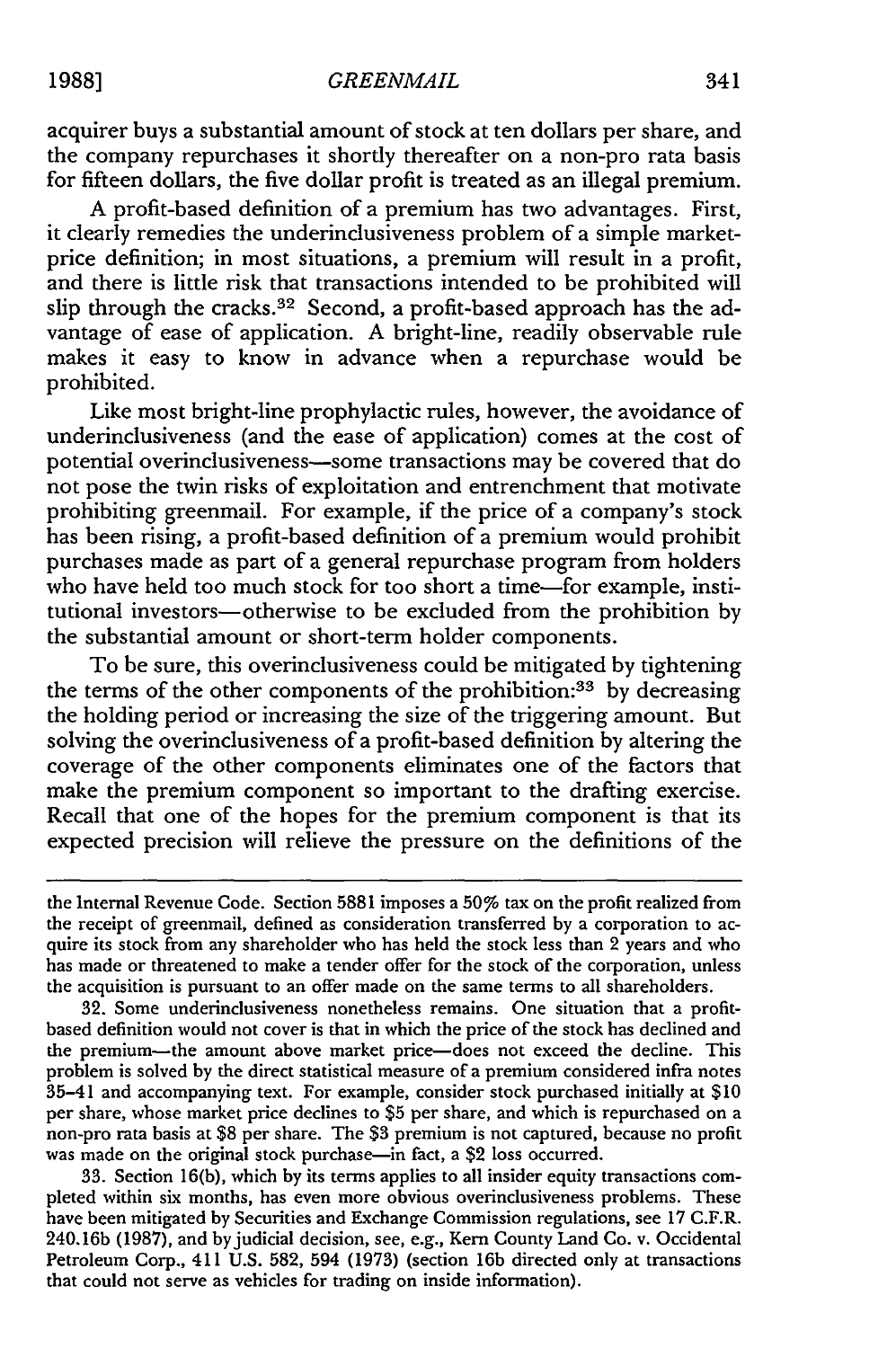substantial amount and holding period requirements that result from their necessarily arbitrary (and therefore unavoidably under or overinclusive) nature. It is hardly a step forward, then, to turn to these components as a means of solving the overinclusiveness of a profit-based measure of the premium component.<sup>34</sup>

## B. *A Direct Statistical Definition of a Premium*

The lesson of the underinclusiveness problem with a market-price definition of a premium is that, to account for the announcement effect of the initial investment, the proper measure of a premium is the difference between the market price of the company's stock immediately prior to disclosure of the potential acquirer's initial acquisition and the repurchase price.<sup>35</sup> Lest this approach seem too easy, however, there are

Adding, but less significantly, to the section's underinclusiveness, is its limitation to situations when a *tender offer* has been made or threatened. The threat that lends credence to an exploitive greenmailer is that to incumbent management's control. But the particular means by which that control is threatened is not important. Thus, there seems to be little reason to exclude from the ambit of the section shareholders who, for example, wage or threaten to wage a proxy fight.

A final point concerning section 5881 is the wisdom of dealing with issues of corporate governance through the mechanism of the federal income tax. Here the issue is not only the subterfuge of treating the matter as one of revenue, but the unfortunate quality of the work product when the lead drafting committee is without experience in matters of corporate governance.

35. But see **SEC** v. Carter Hawley Hale Stores, Inc., 760 F.2d 945 (9th Cir. 1985), in which the court rejected a similar statistical approach to determining the existence of a premium advanced by the Securities and Exchange Commission. In that case, however, the inquiry into the existence of a premium took place in a very different context. The court in *Carter Hawley Hale* held that for purposes of determining whether a corporate stock repurchase was an issuer tender offer under section 13(e)(1) of the Williams Act, the presence of a premium was determined by reference to a simple market price measure-the repurchase price less the market price immediately prior to disclosure. Id. at 951. The court's conclusion in *Carter Hawley Hale,* however, was influenced by the particular regulatory structure governing issuer tender offers. The terms of Rule 13e- I contemplate that some issuer repurchases are not tender offers. A statistical approach to determining the existence of a premium likely would result in all issuer repurchases

<sup>34.</sup> A profit-based definition can also be underinclusive. In the Revenue Act of 1987, Pub. L. No. 100-203, tit. X, § 10228, Congress seems to have attempted to mitigate the overinclusiveness problem by limiting the application of the section to shareholders who have "made or threatened to make a public tender offer for stock of [the repurchasing] corporation." The difficulty is that Congress badly overshot the mark, ending up with a significantly underinclusive definition. Most important, a would-be greenmailer need hardly make an explicit offer or threat to make an offer in order to get the point across. At the extreme, if an individual with a reputation as a raider-for example, Boone Pickens or Carl Icahn-announces no more than that he has acquired 10% of a company's stock for investment (although he is also considering other alternatives, including but not limited to acquiring control), no offer has been made or threatened, but the message that the company may be in play nonetheless has been delivered. Limiting the section's application to settings in which an offer has been explicitly made or threatened thus leaves the section's definition of greenmail quite underinclusive.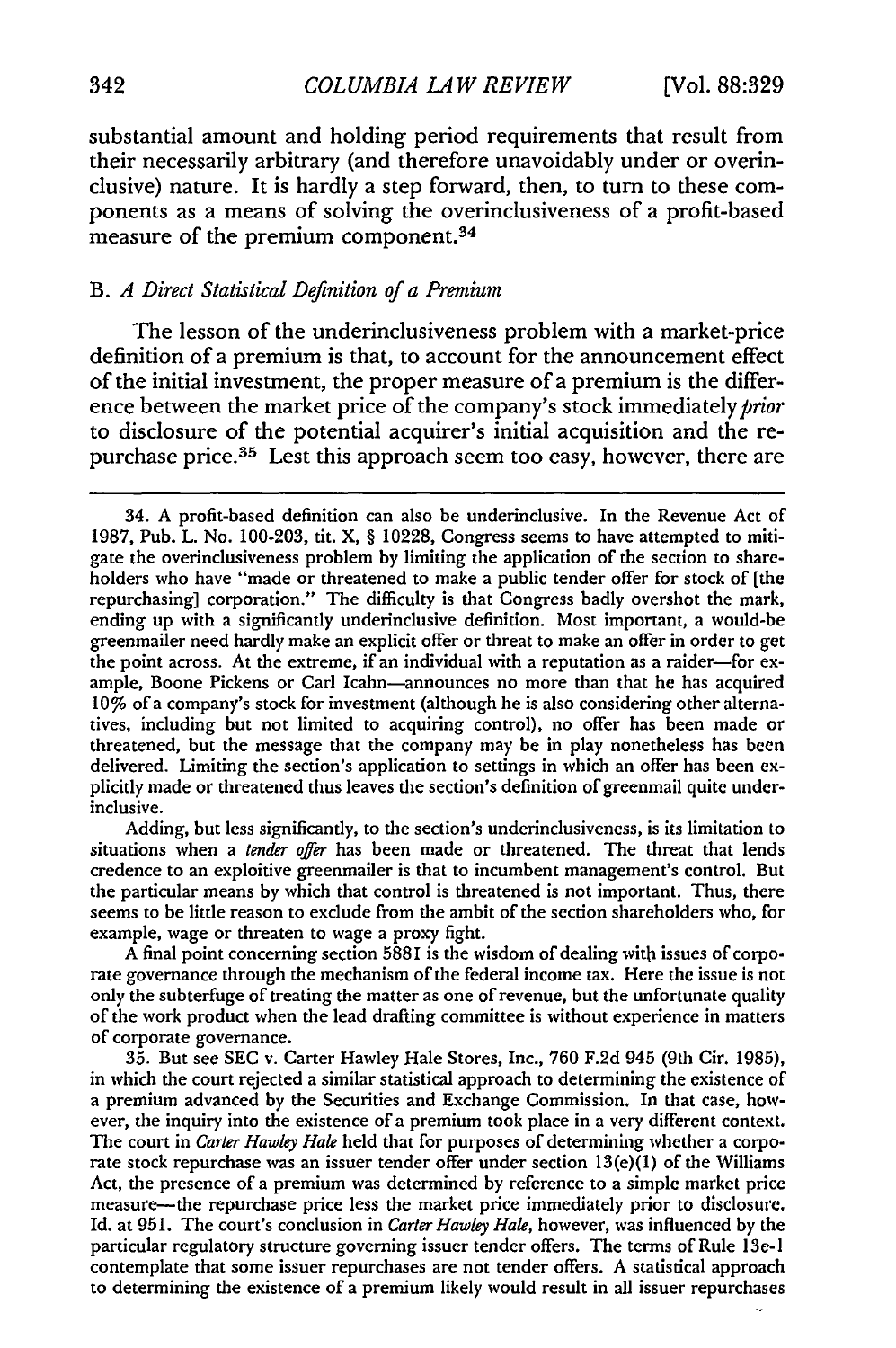#### *GREENMAIL*

two problems in using the predisclosure price as the basis for determining whether the repurchase price includes a premium, one that may require retrospective and the other prospective adjustment of the predisclosure price. It may be necessary, in calculating the premium, to adjust the market price that existed immediately prior to disclosure of the initial investment to account for the possibility of leakage-in case information concerning the initial investment influenced market price prior to its formal disclosure. In turn, it also may be necessary to adjust the pre-disclosure price to account for post-disclosure movements in the price of the company's stock due to changes in market conditions.

*1. Retrospective Adjustments in the Predisclosure Price.* **-** Determining the price of the company's stock immediately prior to disclosure of the potential acquirer's initial investment should not be difficult when the disclosure is required under section 13(d) of the Securities Exchange Act of 1934 and when there has been no leakage of the information prior to the filing of the 13D Statement.<sup>36</sup> But when formal disclosure under section  $13(d)$  is not required because the initial investment is of less than five percent of the company's stock, there may not be a precise announcement date with reference to which the predisclosure price can be set. Indeed, even when a 13D Statement is filed, leakage may make it difficult to specify the actual predisclosure price<sup>37</sup> without examining price movements in the company's stock in the days preceding the formal announcement to determine the market price before it was influenced by information concerning the initial investor's activities.<sup>38</sup>

37. In a related setting, the problem of leakage is significant. A recent study by the SEC documents that the combination of market speculation and possible insider trading results in significant price and volume increases in target company stock at least 10 days prior to the formal announcement of a tender offer. Office of the Chief Economist, Securities and Exchange Commission, Stock Trading Before the Announcement of Tender Offers: Insider Trading or Market Anticipation? 3 (Feb. 24, 1987). While the problem should be much less siguificant when what is involved is only an initial investment rather than a tender offer, it still must be kept in mind.

38. A standard approach would be to test for abnormal returns in this period. See infra note 39.

 $\hat{t}$ 

occurring during a control contest being treated as issuer tender offers, a result arguably inconsistent with the regulatory pattern.

**<sup>36.</sup>** Section 13(d) of the Williams Act, 15 U.S.C. 78m(d) (1982), and Rule 13d-l, 17 C.F.R. § 240.13d-1 (1987), require that schedule 13D, disclosing, inter alia, the identity of the acquirer, the source of its funds, and the purpose of the transaction, be filed within 10 days after a person has acquired the beneficial ownership of more than five percent of any class of equity security registered under section 12 of the Securities Exchange Act of 1934, 15 U.S.C. § **781** (1982). See, e.g., R. Gilson, supra note 2, at 936-47. The Proxmire and Sanford bills would reduce the five percent threshold to three percent and two and one-half percent respectively, and would require filings within one and two days after the initial investment. See **S. 1323,** 100th Cong., **Ist** Sess. § 3a, 133 Cong. Rec. 7601 **(1987); S.** 1324, 100th Cong., 1st Sess., § 3a, 133 Cong. Rec. 7668 (1987). If enacted, these provisions would reduce, though not eliminate, the problems associated with wholly undisclosed initial investments and with leakage.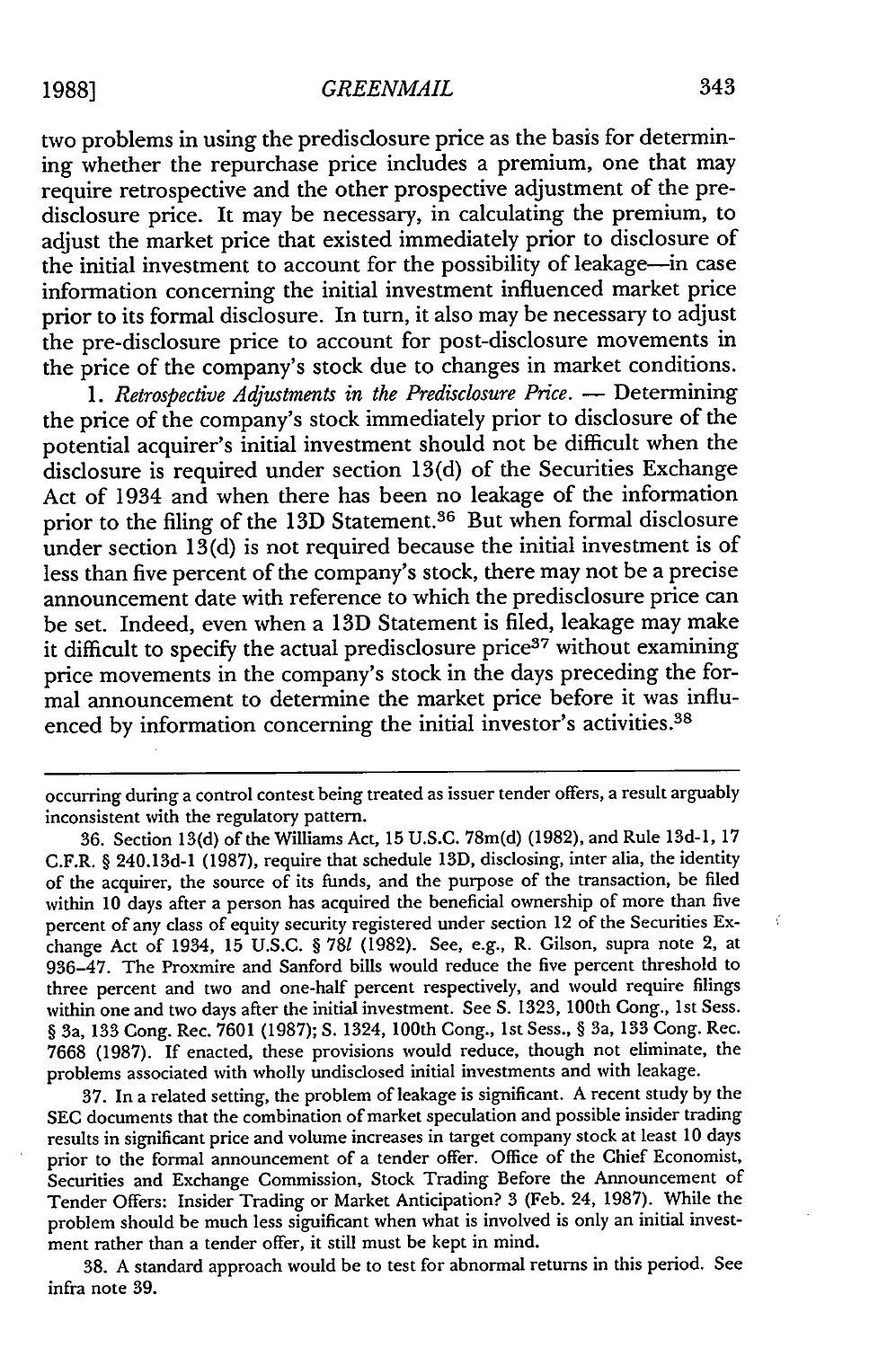2. Prospective Adjustments in the Predisclosure Price. **—** After determining the predisclosure market price, the next step is comparing it to the repurchase price to determine whether a premium was paid. Once again, however, there is a danger of both over and underinclusiveness. The overinclusiveness problem arises when the company's stock price increases between the announcement of the initial investment and the repurchase in response to general market movements. A repurchase price that exceeds the predisclosure price only as a result of general market movements does not include the implicit premium that posed the problem with the simple market-price measure of a premium. Thus, the predisclosure price must be adjusted upwards to reflect postdisclosure general market movements before comparing it to the repurchase price.

Conversely, the underinclusiveness problem arises when the target company's stock price decreases between the announcement and the repurchase in response to general market movements. Though the repurchase price is absolutely lower than the predisclosure price, an implicit premium still will be present if the predisclosure price, now reduced to account for postdisclosure general market movements, is lower than the repurchase price.

Thus, adjusting the predisclosure price of the company's stock before comparing it to the repurchase price requires the ability to distinguish between price changes due to the investor's intial acquisition and price changes due to general market movements. Although in times of stable prices the task is likely to be straightforward enough, simple visual inspection of price patterns will not suffice in more complex periods when changes in general economic conditions have also affected stock prices. In these situations, however, developments in the statistical methodology used by financial economists now provide a powerful means to distinguish between stock price changes due to new information concerning the stock, like a potential acquirer's initial in' vestment, and changes that result from general market movements.<sup>39</sup>

A direct statistical approach to measuring a premium thus has the

<sup>39.</sup> Investigations making use of this methodology are commonly referred to as abnormal return (or prediction error) studies. Briefly, such a study uses either the capital asset pricing model or the market model to predict what a stock's price would have been, taking into account only changes in general economic conditions. When the stock does better or worse than predicted, the difference is referred to as a positive or negative abnormal return (or prediction error). When such an abnormal return is found to coincide with an unanticipated event, like the announcement of a potential acquirer's initial investment or the repurchase of that investment, it is possible to infer a causal relationship between the event and the abnormal return. Note in this regard that an abnormal return is *not* a measure of whether the stock price went up or down. Rather, it is a statement of whether the stock went up or down more or less than it should have. Thus, for example, a stock that goes down less than it should have, given the general movement in the market, has experienced *positive* abnormal returns even though the stock experienced an absolute price *decrease.* Similarly, a stock that moves up less than it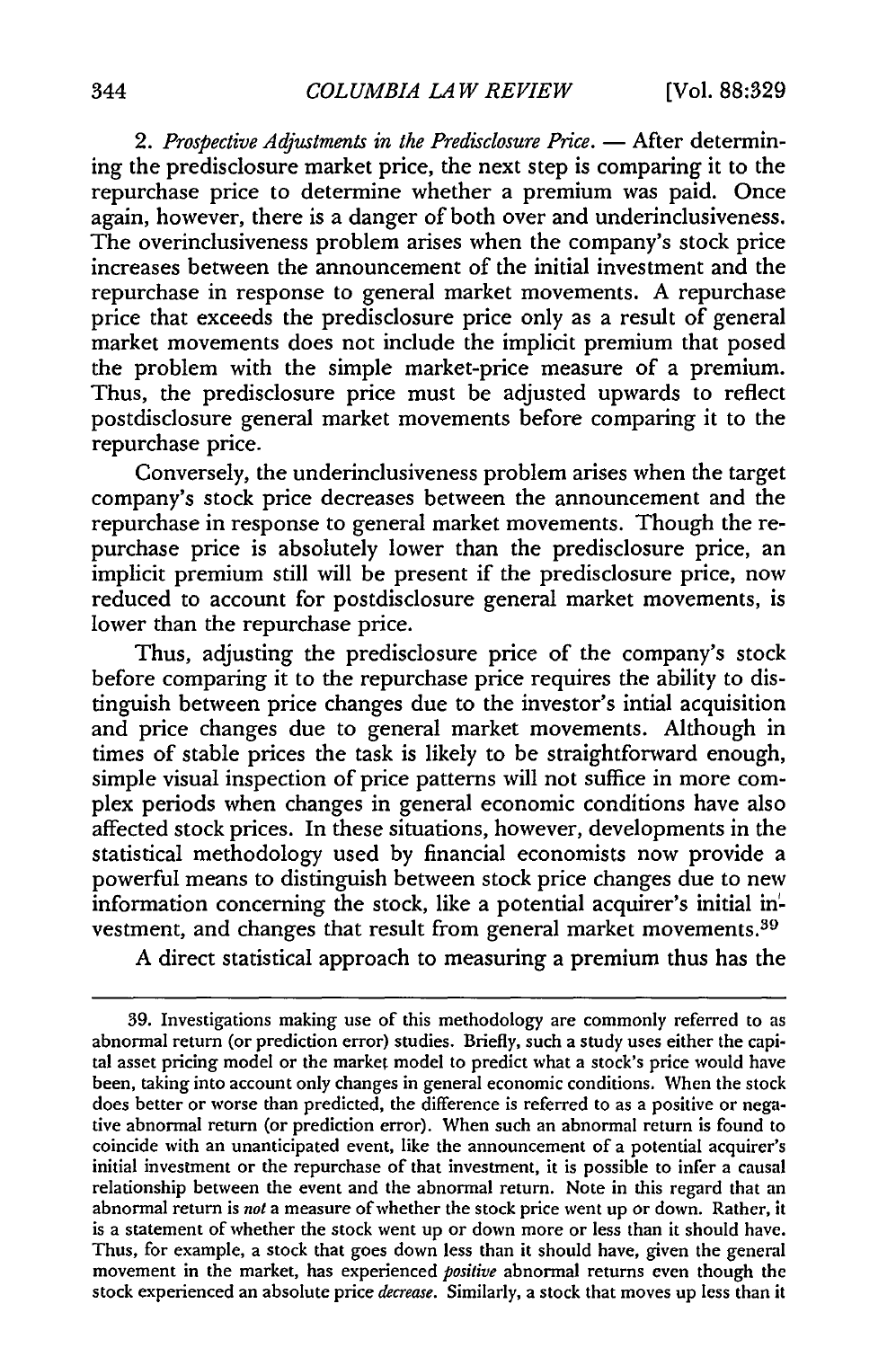promise to satisfy the tasks assigned to the measurement of a premium in a greenmail prohibition.<sup>40</sup> It offers sufficient precision so as not to be predictably under or overinclusive itself. As a result, it can serve to relieve the pressure on the formulation of the substantial amount and short-term holder components. The costs of their inherent imprecision are significantly mitigated by the precision of the premium measure.

The statistical approach is not without drawbacks. First, like any statistical measure, it is not perfect; there is a margin for error.<sup>41</sup> Second, it requires a small econometric study, a benefit to economic consultants but a transaction cost for the rest of us. Still, if the need for econometrics is the transaction cost of precision, legal bickering over under and overinclusiveness (and the beneficial conduct inadvertently deterred or detrimental conduct inadvertently sanctioned) are the transaction costs of imprecision. The direct statistical approach, therefore, appears to offer real advantages over existing definitions of a greenmail premium.

## *C. A Postrepurchase Measure of a Premium*

A third approach to measuring the presence of a premium seeks to provide the precision offered by the direct statistical approach, but without the econometric cost. It finesses the underinclusiveness/overinclusiveness dilemma by, in effect, harnassing the market to define greenmail. Recall that the difficulty in defining a premium results from the fact that the market price of the stock repurchased in a greenmail transaction has a built-in greenmail premium. The first two approaches responded by looking back to price levels before disclosure of the repurchase, the profit measure by using the potential acquirer's cost as a proxy for the predisclosure price and the statistical approach by retroactively adjusting the market price at the time of disclosure to reflect the impact of the initial investment. In contrast, the third approach looks to the market price after the repurchase: repurchases are prohibited at a price above the market price of the stock a specified

 $\lambda$ 

should have, given the general movement in the market, has experienced *negative* abnormal returns even though it has experienced an absolute price *increase.*

For discussions of the use of abnormal return methodology in connection with problems similar to measuring a greenmail premium, see, e.g., R. Gilson, supra note 2, at 213-38 (1976); Schwert, Using Financial Data to Measure Effects of Regulation, 24 J.L. & Econ. 121 (1981).

<sup>40.</sup> This approach has been recommended by the Reporters of the American Law Institute's Corporate Governance Project. See American Law Institute, Principles of Corporate Governance: Analysis and Recommendations § 6.04 and Comment c(2)(b) (Advisory Group Draft No. 9, Sept. 16, 1987). This recommendation has not been considered by the Council or membership of the American Law Institute, and therefore does not represent the position of the Institute. I am one of the Reporters. The views I express here, of course, are my own.

<sup>41.</sup> For a discussion of the interpretive problems in connection with abnormal return studies, see R. Gilson, supra note 2, at 235-38.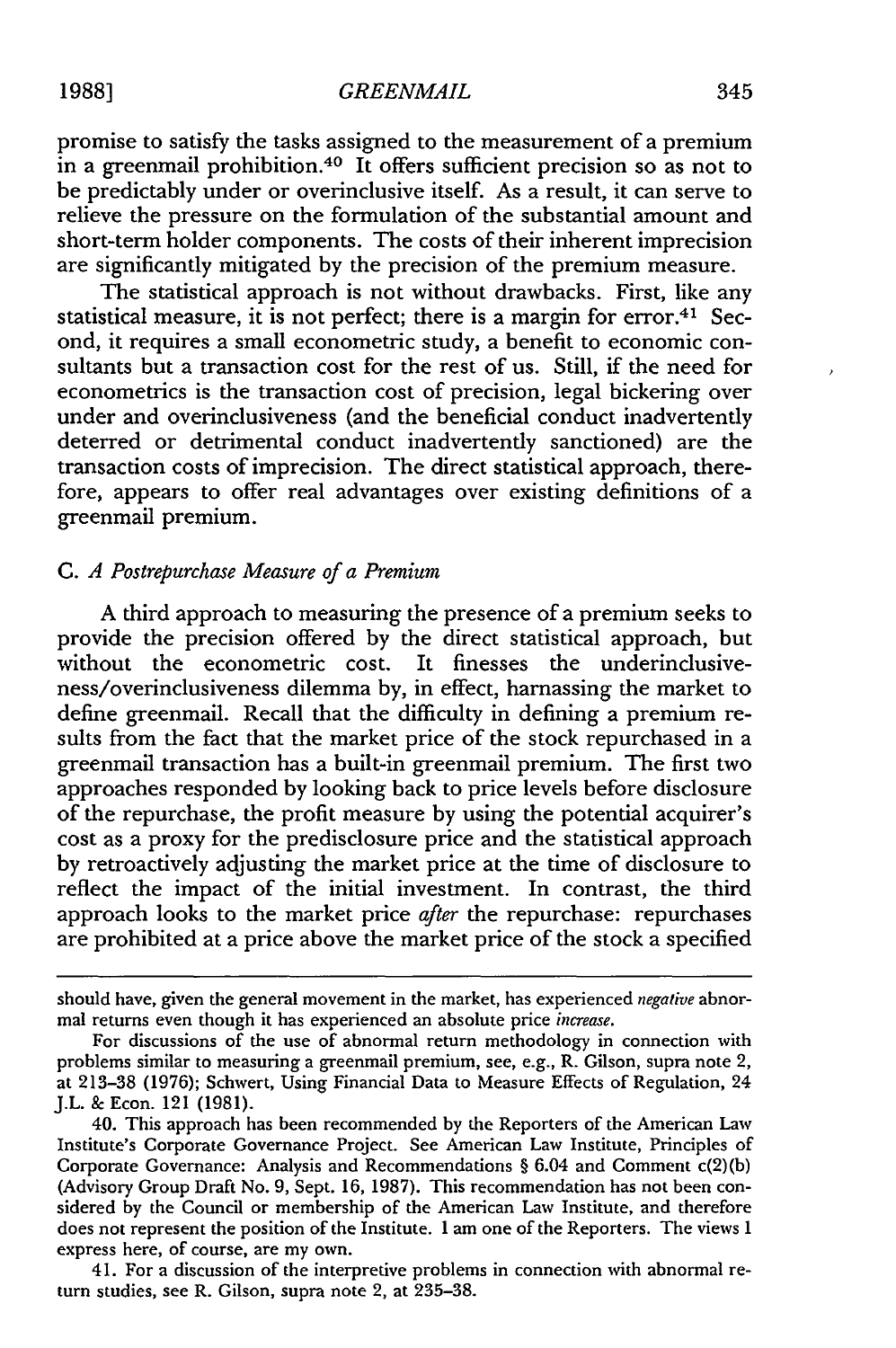period-say three days-after public announcement of the intended repurchase transaction. <sup>42</sup>

To see how a postrepurchase measure of a premium distinguishes greenmail from legitimate repurchase transactions, consider two bodies of empirical data. First, as already noted,<sup>43</sup> a company's stock price typically drops immediately on announcement of a repurchase from a potential acquirer to reflect the reduced likelihood of a takeover. Thus, by setting as a ceiling on the repurchase price the lower market price existing after the announcement of repurchase, it is possible to eliminate all the potential profit from a greenmail strategy. To be sure, the data show that all of the price increase associated with announcement of the potential acquirer's initial investment is not eliminated by the announcement of the repurchase. What remains reflects the anticipation of another offer.<sup>44</sup> Although the target company still can pay the potential acquirer its proportionate share of this increase under a postrepurchase measure of a premium, the same gain is by definition available to any shareholder simply by selling in the market following the repurchase announcement. In contrast, parity in the prices available to the potential acquirer and other shareholders does not exist when, as with a simple market-price measure of a premium, the potential acquirer gets the pre-repurchase announcement price but other shareholders get only the lower postrepurchase price.

The second body of relevant empirical data concerns the price impact of nongreenmail repurchase transactions. We know that on average stock prices rise slightly following announcement of general repurchase programs that the market perceives as not involving greenmail.45 The explanation offered for this price reaction is that by repurchasing shares, a company credibly signals that it has private information indicating that the market price is too low. 46 Thus, legiti-

43. See supra notes 23-24 and accompanying text.

44. This is consistent with the idea that a benefit of greenmailers is to identify the opportunity for the rest of the market. See supra note 3.

46. This explanation, in turn, suggests that the issuance of new stock should result

<sup>42.</sup> To my knowledge, this approach was originally suggested by Joseph Grundfest. To date, it has not been reflected in any proposed federal legislation. At the state level, California recently almost adopted a greenmail prohibition that followed this tack, prohibiting repurchase of more than three percent of a company's stock not held for more than one year at a price in excess of the "post-disclosure market price," defined as either the market price of the stock three days after disclosure of the intent to make the repurchase, or the average price over the thirty days following disclosure. California Senate Bill 542 (Sen. McCorquodale sponsor, 1987). Although passed by both houses of the California Legislature, the bill was vetoed by Governor Deukmejian on September 19, 1987. For a criticism of the Governor's veto message, see Gilson, Odd Veto of Anti-Greenmail Measure, San Francisco Chron., Oct. 12, 1987, at Cl, col. I.

<sup>45.</sup> See, e.g., Masulis, Stock Repurchase by Tender Offer: An Analysis of the Causes of Common Stock Price Changes, 35J. Fin. 305, 316 (1980); Vermaelen, Common Stock Repurchases and Market Signalling: An Empirical Study, 9J. Fin. Econ. 139, 179 (1981).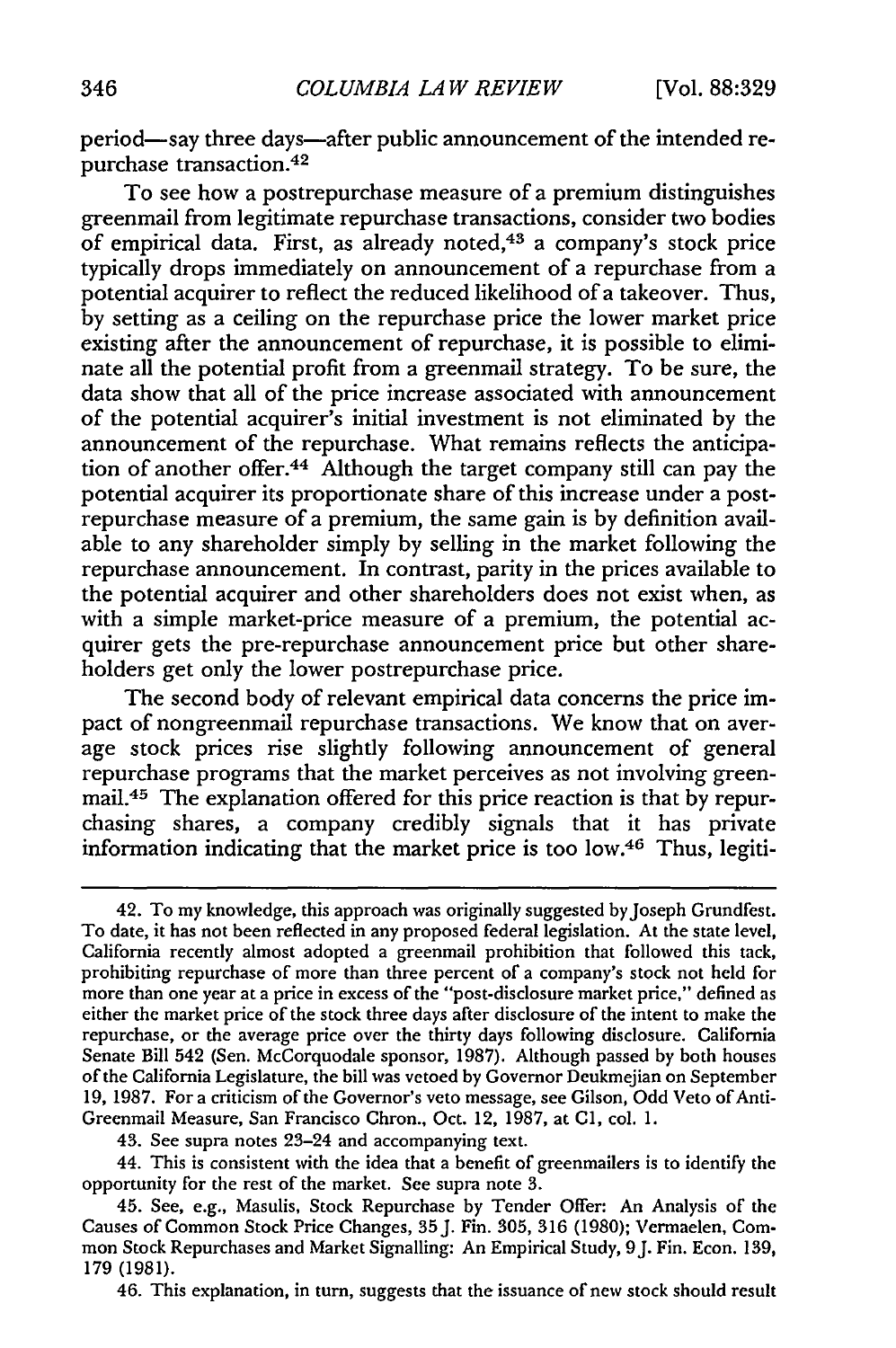mate repurchase transactions would not be adversely affected by a postrepurchase measure of a premium because there would be no price drop as a result of the announcement of a nongreenmail repurchase.

The most intriguing part of this approach is that the solution relies on the market to identify greenmail. When the market believes that an announced repurchase involves greenmail, the stock price will drop to eliminate the greenmailer's built-in gain. When the market does not believe the repurchase involves greenmail, the stock price will not be adversely affected.

This reliance on a market determination of greenmail to eliminate a premium has a number of interesting advantages. First, the approach avoids the underinclusive/overinclusive dilemma because the market makes an individualized determination of whether a premium exists in every case. When it concludes that the market price prior to announcement of the intent to repurchase incorporated a premium based on anticipation that the potential acquirer would make an offer, the price drops to eliminate the premium. In this sense, the approach is less a rule, with a rule-like bias in favor of ease of application at the expense of an individualized determination in each case, than a standard where the focus is on the facts of the particular case.<sup>47</sup>

The second advantage flows from the first. Typically, an important part of the cost of the individualized inquiry associated with a standard is the cost of the inquiry itself. Because the rule/standard debate generally assumes that the decisionmaker will be a court, the open-ended flexibility of a standard imposes additional litigation expenses as compared to an easily (if not mechanically) applied rule.<sup>48</sup> Because a market determination of the existence of a premium and its resulting elimination if one is found is essentially self-executing, there are almost no administrative costs associated with this approach.

Finally, because both the determination of whether a premium exists and, if so, of the remedy in effect imposed, is precise, a market determination approach succeeds in taking the pressure off the formulation of the substantial amount and short-term holder components of the greenmail prohibition. The difficulty presented by both components is that if underinclusiveness is avoided by specifying a size of purchase trigger low enough, and holding period short enough, that no greenmail purchases will slip through, the net may also catch some

in a comparable decline in the value of already outstanding stock because the sale signals that the company believes the presale stock price was too high. The data are consistent with this conclusion as well. See Ascquith & Mullins, Equity Issues and Offering Dilution, 15J. Fin. Econ. 61, 65 (1986); Mikkelson & Partch, Valuation Effects of Security Offerings and the Issuance Process, 15J. Fin. Econ. 31, 44 (1986); Schipper & Smith, A Comparison of Equity Carve-Outs and Equity Offerings: Share Price Effects and Corporate Restructurings, 15 J. Fin. Econ. 153, 155 (1986).

<sup>47.</sup> See M. Kelman, A Guide to Critical Legal Studies 15-63 (1987).

<sup>48.</sup> The most familiar criticism of this advantage of a rule formulation in other contexts is that the ease of application is a myth. Id.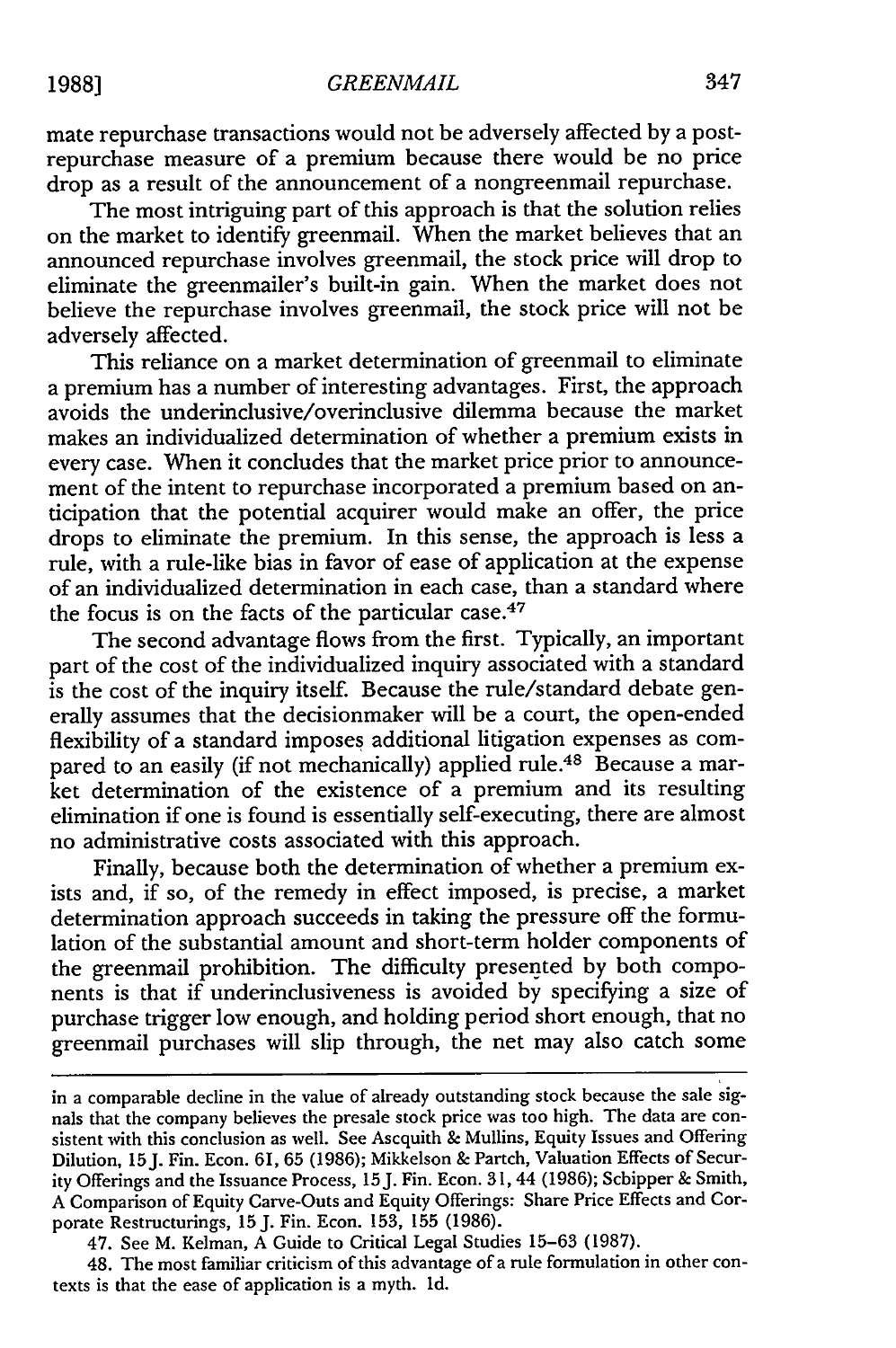nongreenmail transactions that are not intended to be prohibited. The market determination approach solves this problem because even if the size of purchase or holding period requirements unintentionally cover a nongreenmail transaction in a particular case, the market determination of the existence of a premium nonetheless will effectively exempt the transaction from the prohibition. Because the market will recognize that the transaction is not greenmail, the stock price will not drop following announcement of the repurchase and the prohibition will have no effect on the terms of the transaction; the price three days later will not have been altered as a result of the announcement.

One might respond to this analysis by arguing that the post-repurchase measure of a premium is not costless to a seller inadvertently included in the broadened net of the nonpremium components of a prohibition that this approach allows. This approach does not distinguish between declines during the three-day postannouncement waiting period caused by general market movements and declines that occur in response to greenmailing; it would prohibit transactions in both cases. Hence, the seller must bear the risk that the market price will drop as a result of general market movements during the three-day postannouncement waiting period, and should that occur, that the transaction then could be completed only at the lower price. In fact, however, the parties could easily negotiate arrangements to reallocate this risk.

First, the seller could insist that its obligation to close the repurchase transaction be conditioned on the absence of a drop in stock price. Thus, there would be no risk that the seller would be forced to complete the sale at a different price than anticipated. That still would leave the risk that the transaction would go uncompleted, with both sides losing the benefit of their bargain, if the stock price dropped during the three-day post-transaction period because of general market movements. However, even this risk can be eliminated through the use of options on market indices, thereby leaving the seller hedged with respect to a stock price drop due to general market movements.<sup>49</sup>

<sup>49.</sup> There would be a cost to acquiring the options; however, it will always be a small fraction of the value of a transaction of the size that meets the substantial amount trigger.

It is also possible that the stock will drop during the three-day period because of new unfavorable firm-specific information. Where this information was known to the repurchasing company at the time of the repurchase agreement (that is, before the three-day post-announcement period), standard common-law and securities fraud remedies provide protection if the seller suffers damages as a result of not completing the transaction. See, e.g., SEC v. Texas Gulf Sulphur Co., 401 F.2d 833 (2d Cir. 1968), cert. denied, 394 U.S. 976 (1969). The cost of the market determination approach that is more difficult to eliminate is the seller's loss of the benefit of his bargain when new company-specific information arises during the three-day period and the company had no prior knowledge of it, such as the unexpected loss of a major contract or customer. Even in these cases, however, one can imagine hedging strategies that may mitigate the problem. If there is an option market in the company's stock, the seller may hedge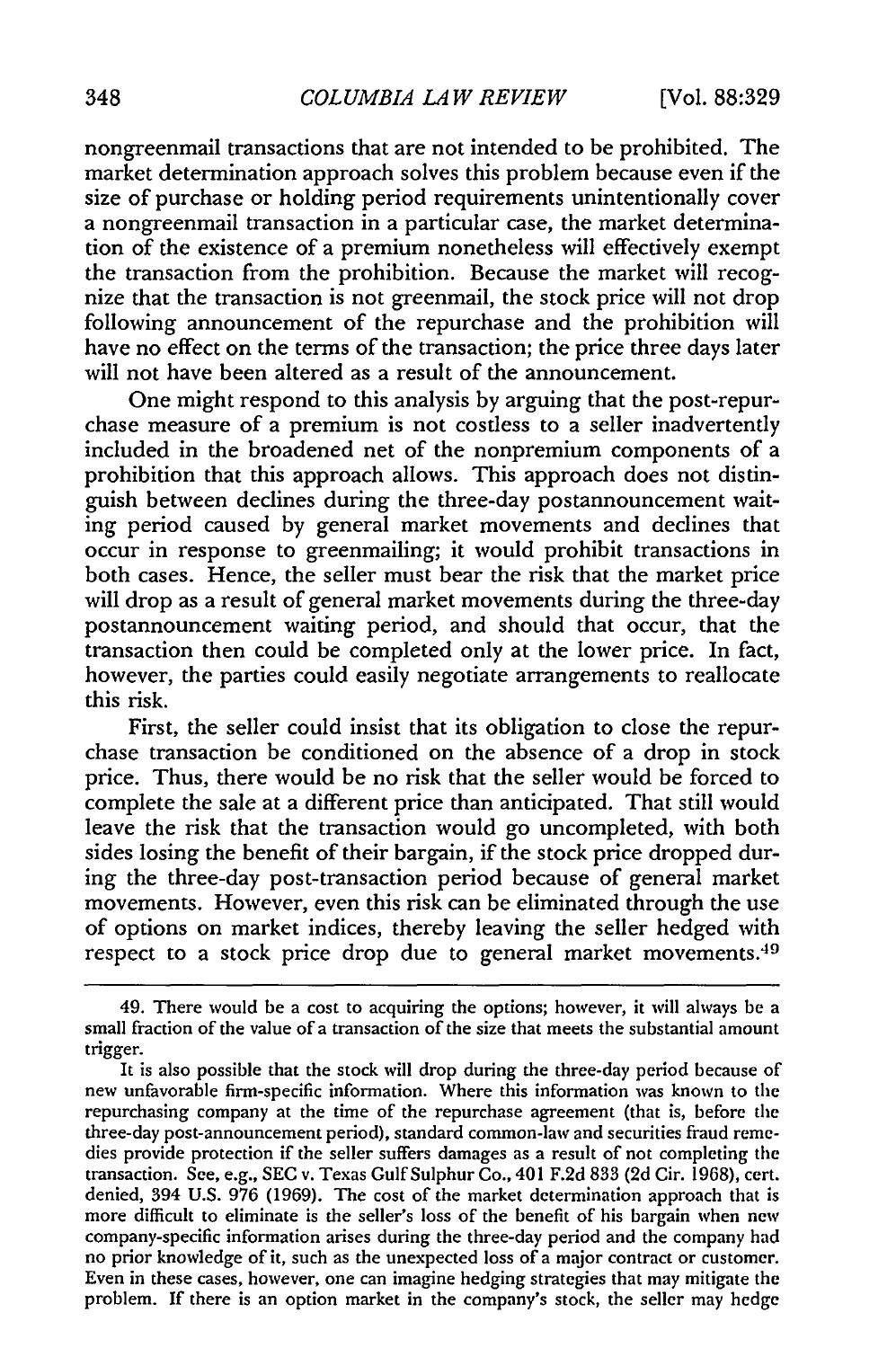*GREENMAIL*

Thus, examining the postrepurchase behavior of a company's share price appears to offer an accurate and inexpensive way to identify and prohibit the payment of greenmail premiums.<sup>50</sup>

## III. OVERCOMING OBJECTIONS TO **A** STATUTORY **APPROACH**

The development of a number of solutions to the problems of drafting a workable greenmail prohibition does not exhaust the technical objections to proposed formulations, including the three discussed. One objection-that any prohibition can be avoided by clever lawyers and investment bankers-expresses skepticism that a prohibition can be effective regardless of how artfully drawn. A second objection--that some companies voluntarily have adopted prohibitions on greenmail while others have not demonstrates that no legislative action is called for-expresses a preference for a private ordering solution.

## *A. The Clever Lawyer and Investment Banker Objection: Devising Greenmail Equivalents*

A familiar objection to proposals to prohibit greenmail is that clever lawyers or investment bankers will devise ways to accomplish the prohibited result-paying a potential acquirer a premium to go awaythat will fall outside the boundaries of the prohibition regardless of how the prohibition is formulated. In other words, the objection is that any prohibition inevitably will be underinclusive. For example, Chesebrough-Pond recently repurchased Carl Icahn's five percent holding at market price, but augmented the implicit premium represented by this inflated market price by also purchasing an Icahn-owned company at a price regarded as substantially above its fair market value.51 Indeed, the concept can be extended to eliminate the target company's repurchase entirely by recasting the transaction so that the potential acquirer sells his shares on the market simultaneously with the closing of the advantageously priced side transaction. One can even eliminate completely any sale of the potential acquirer's stock simply by coupling the favorable side transaction with a standstill agree-

against price drops due to both general market movements and new company-specific information by purchasing a put option on the company's stock following disclosure of the repurchase (although if the repurchase is too large, this approach may still leave a "deductible" in the insurance provided by the purchase of puts). If there is not an option market, other hedging techniques may provide some protection against firm-specific events. For example, to the extent that any unfavorable company-specific information would affect the repurchasing company's competitive position, a hedging investment in the company's competitors may provide some protection.

50. In this setting, the information on which the market operates is widely distributed and of low cost. Thus, the market can be expected to reflect the information quickly and accurately. See Gilson & Kraakman, The Mechanisms of Market Efficiency, 70 U. Va. L. Rev. 549 (1984).

51. SeeJaenicke, supra note 6, at **B-11.**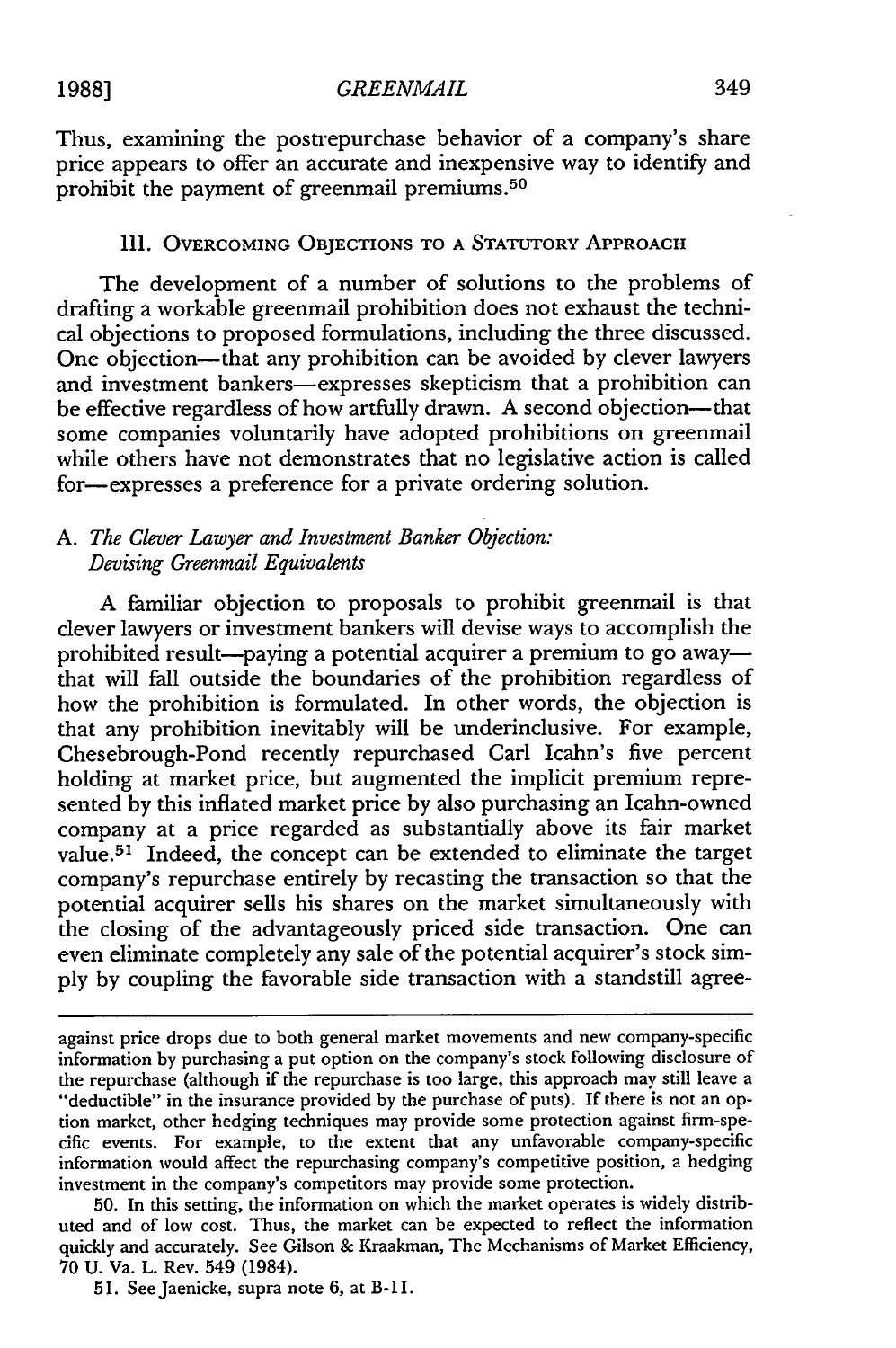ment.52 If merely restructuring the form of the greenmail transaction serves to avoid the prohibition, the objection goes, the game simply is not worth the candle.

The problem posed by the clever lawyer and investment banker objection is endemic to business law. The boundaries of most regulatory systems are expressed by reference to transactional form: such regulation by its terms applies only to transactions that have a specified structure.<sup>53</sup> But the drawing of the regulation is only the first move in a multi-round strategic game.<sup>54</sup> The objects of the regulation then get the next move. And so long as the form of the transaction can be altered without siguificantly altering either the transaction's cash flow or the associated risk, a vast number of transactional permutations are available that maintain the substance of the transaction while causing its form to fall outside the boundaries of the regulation. In the game's next round, courts determine whether to respect the form in which the parties have cast their transaction or to draw upon a doctrine, like the de facto merger doctrine in corporate law55 or the form versus substance and step transaction doctrines in tax law,<sup>56</sup> that looks past the formal terms of the transaction to its substance.

The same response is available to courts if confronted with efforts to create greenmail equivalents that fall outside the terms of the prohibition. The substance of a greenmail transaction is far less malleable than its form. To satisfy the requirements of both the potential acquirer and the target company, the transaction, whatever its form, must both provide the potential acquirer a premium and restrict his ability subsequently to mount a control contest. However many permutations in which the form of the transaction may be cast, these elements of substance cannot be altered without siguificantly changing what the

53. For example, both the Internal Revenue Code and many corporation statutes treat acquisitions that take the form of a statutory merger dramatically differently than<br>an acquisition that takes the form of an asset acquisition, even though in substance they<br>are virtually identical. See I.R.C. § 368 (1982); Del. Code Ann. tit. 8, § 262 (1983).

54. This view of the regulation of business activities is developed in Gilson, Value Creation by Business Lawyers: Legal Skills and Asset Pricing, 94 Yale L.J. 239, 296-98 (1984).

55. See R. Gilson, supra note 2, at 533-80.

56. See, e.g., Chirelstein, Learned Hand's Contribution to the Law of Tax Avoidance, 77 Yale LJ. 440 (1968); Chirelstein & Lopata, Recent Developments in the Step-Transaction Doctrine, 60 Taxes 970 (1982).

<sup>52.</sup> The standstill agreement, inter alia, would give the company a right of first refusal to purchase the shares, a prohibition on further acquisitions or other efforts to affect control of the company, and an obligation at least to vote the shares in the same proportion as all other shares are voted (or, more aggressively, as management directs). See, e.g., Bartlett & Andrews, The Standstill Agreement: Legal and Business Considerations Underlying a Corporate Peace Treaty, 62 B.U. L. Rev. 143 (1982); Note, The Standstill Agreement: A Case of Illegal Vote Selling and a Breach of Fiduciary Duty, 93 Yale L.J. 1093, 1094-95 (1984).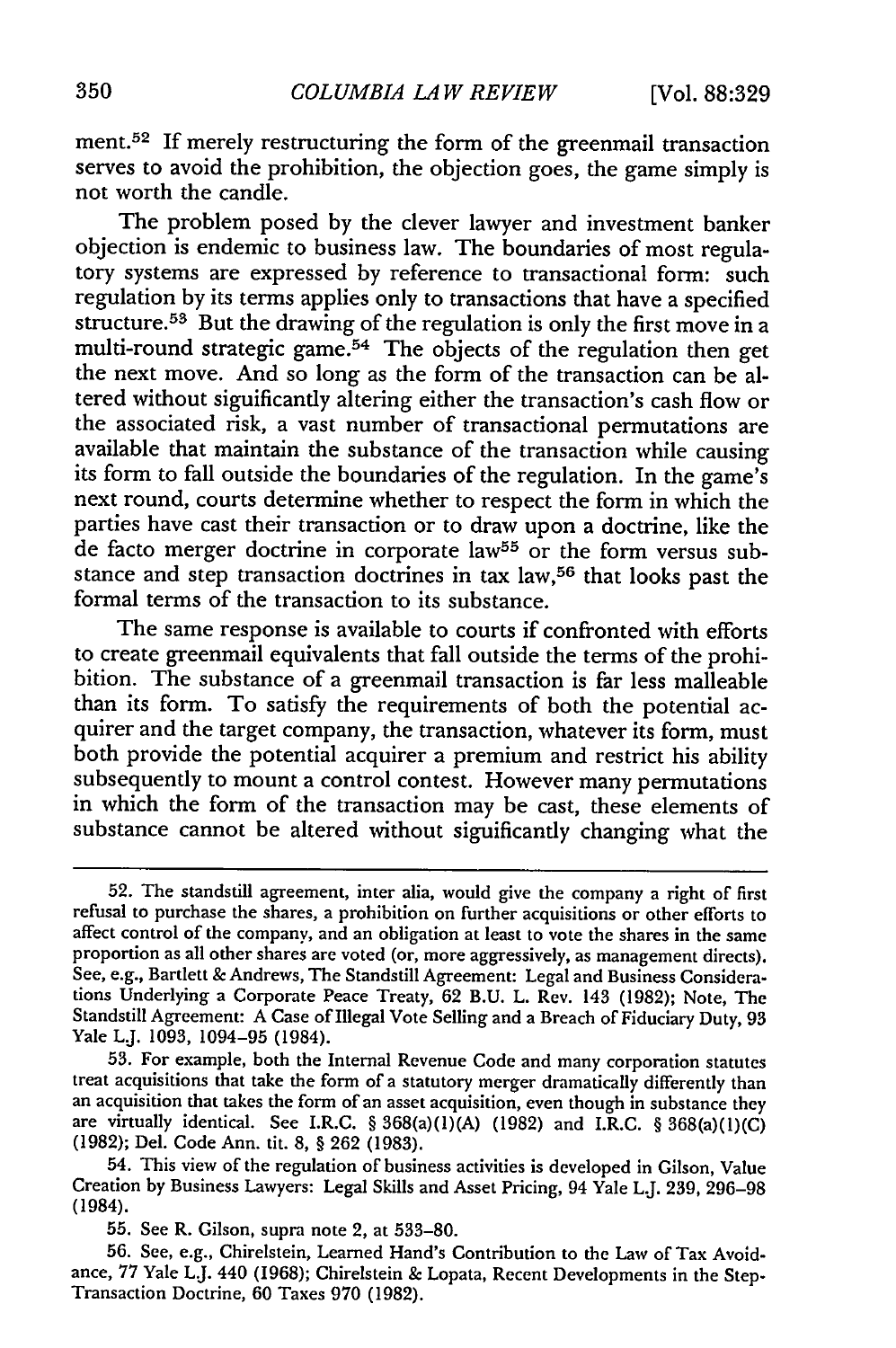*GREENMAIL*

transaction accomplishes. Indeed, because the substance of both the transaction and the prohibition is clear, the courts should have an easier time identifying greenmail equivalent transactions than they do in other areas where judicial doctrine has been developed to back up formally expressed regulatory systems. <sup>57</sup>

## *B. The Private Ordering Objection: Companies Can Act of Their Own*

The second objection challenges the need for any legislation at all. Between January 1984 and February 1987, some seventy publicly traded companies voluntarily adopted greenmail prohibitions by charter amendment. 58 If companies are free to prohibit greenmail on their own, and if some companies do so while others do not, the implication is that a greenmail prohibition is not uniformly desirable. If that is the case, the objection goes, there is no justification for imposing a uniform legislative prohibition on all companies.

The proper response to this private ordering objection is not that legislation is preferable to private ordering, but that, in this context, legislation is necessary to facilitate private ordering. Recall that one of the two concerns supporting the consensus in favor of prohibiting greenmail is a fear of management entrenchment. To this, add the problem of management control of the agenda. As a general rule, the board of directors must approve any amendment to the company's articles of incorporation, including one prohibiting greenmail.<sup>59</sup> Thus, unless management offers them the opportunity, shareholders cannot prohibit greenmail. When one of the points of a greenmail prohibition is to prevent management from entrenching itself, one can have little confidence in the outcome of a private ordering process that gives management the power to veto a prohibition.

Put somewhat differently, the objection is driven by the fact that some companies have not voluntarily prohibited greenmail. But this outcome does not necessarily mean that a prohibition would not be desirable. The failure to prohibit greenmail is explainable either by management's good faith determination that a prohibition would not serve shareholder interests or by management's bad faith desire to retain this entrenchment tool.

In contrast to the limited role for shareholders in a purely private ordering process, legislation establishing a greenmail prohibition as the

58. Jaenicke, supra note 6, at B-12.

59. See, e.g., Cal. Corp. Code § 905 (West 1977); Del. Code Ann. tit. 8 § 242 (1983); Revised Model Business Corp. Act § 10.03 (1984).

<sup>57.</sup> For an application of this approach to other regulatory systems, see R. Gilson, supra note 2, at 533-80 (de facto merger doctrine); Gilson, Scholes & Wolfson, Taxation and the Dynamics of Corporate Control: The Uncertain Case for Tax Motivated Acquisitions, *in* Knights, Raiders and Targets: The Impact of Hostile Takeovers (J. Coffee, L. Lowenstein & S. Rose-Ackerman eds., forthcoming Oxford University Press, 1988) (income taxation of acquisitions).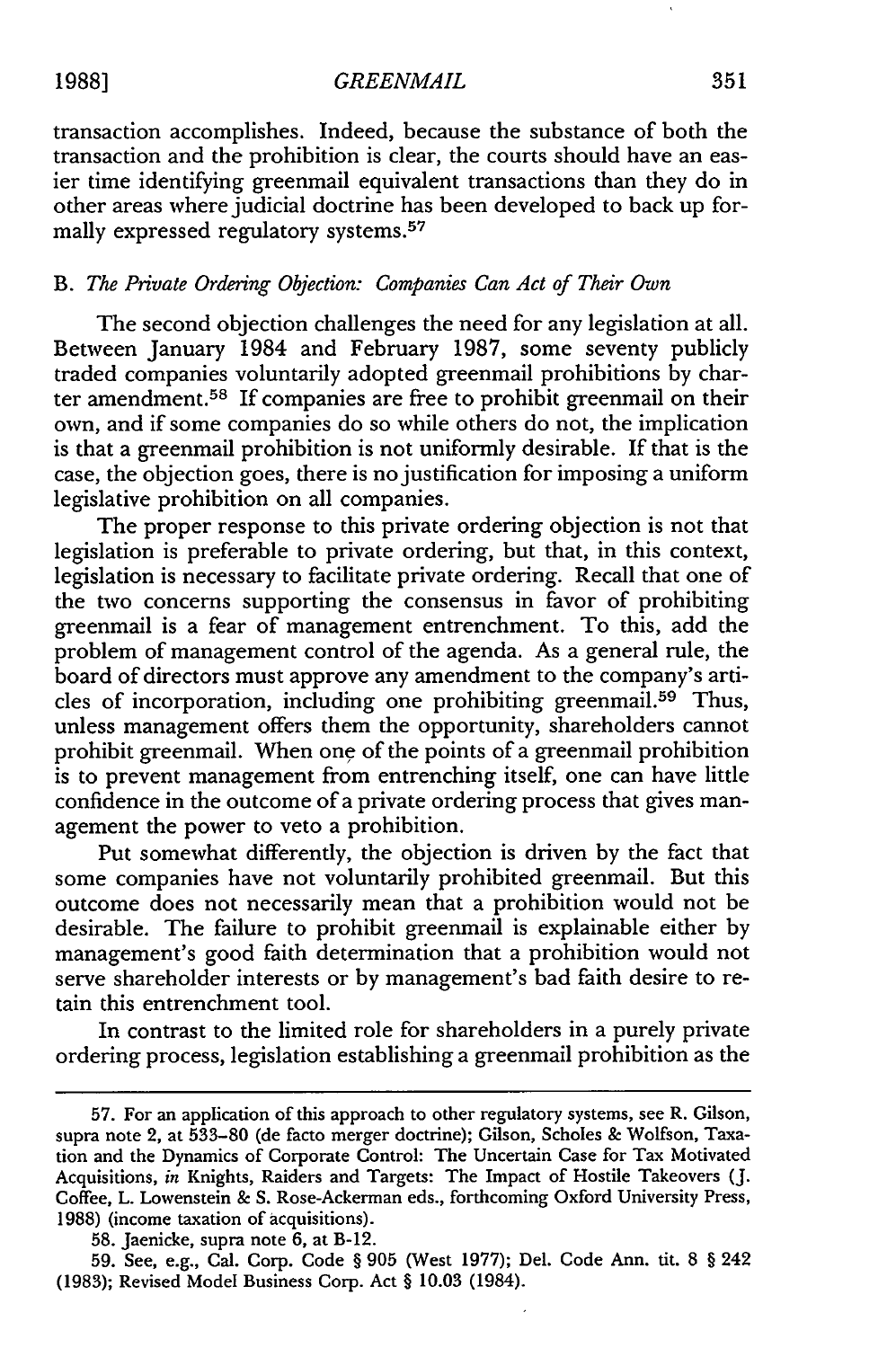default rule serves to effectuate the goal of private ordering—allowing individual companies to vary the rule governing greenmail to meet their individual circumstances-by assuring that the outcome of private ordering actually reflects shareholder preferences. All formulations of a prohibition currently contemplate that greenmail can be paid if shareholders approve it. Thus, where management believes it desirable to repurchase the stock of a potential acquirer, the prohibition does not prevent the repurchase; it only requires shareholder approval. With this statutory structure, management's costless access to the company's proxy machinery facilitates putting the matter to the shareholders, and the requirement of shareholder approval acts as a check on the use of repurchases as a means of entrenchment.<sup>60</sup> So understood, a legislatively imposed greenmail prohibition is not inconsistent with a preference for private ordering. Rather, it functions to create a decisionmaking structure within the corporation that more effectively assures a private ordering role for shareholders.

#### **CONCLUSION**

In this essay, I have shown that the most familiar formulation of the prohibition on greenmail-focusing on repurchases above market price-serves not to prohibit greenmail, but to legalize it by creating a safe harbor within which it safely can be paid. I then surveyed three alternative formulations which solve this problem with differing levels of success. Identifying premiums **by** measuring sellers' profits is straightforward, yet has the potential to prohibit many legitimate stock purchases. Direct statistical measurements can distinguish greenmail premiums from price changes reflective of general market trends, though at the cost of introducing econometric modeling into regulatory enforcement. **A** still more promising approach is to identify greenmail as those repurchases that provoke declines in a stock's market price,

**<sup>60.</sup> A** different private-ordering issue is whether shareholders could elect to opt out of the statutory prohibition entirely should they believe that their company would be better off if management had the discretion to pay greenmail without the need for specific shareholder authorization for each repurchase. The general issue of limits on shareholders' ability to adopt corporate governance rules that differ from the governing statute is beside the point because the analysis and result is precisely the same whether the issue is approving a particular repurchase or opting out of the prohibition entirely. **A** private ordering solution is enhanced when, as put by the Reporters of the American Law Institute's Corporate Governance Project, "in corporate law the default rule should favor the party with less effective access to the proxy process." American Law Institute, Principles of Corporate Governance: Analysis and Recommendations **152** (Advisory Group Draft No. 8, Mar. **10, 1987).** For a discussion of the issues posed in defining the boundaries of permissible opting out of rules specified in the corporate statute, see **J.** Coffee, Theories of the Corporation and the Problem of Remedies: What Role for Private Ordering? (Columbia University Law School Law & Econ. Working Paper No. **27,** Apr. **1987).**